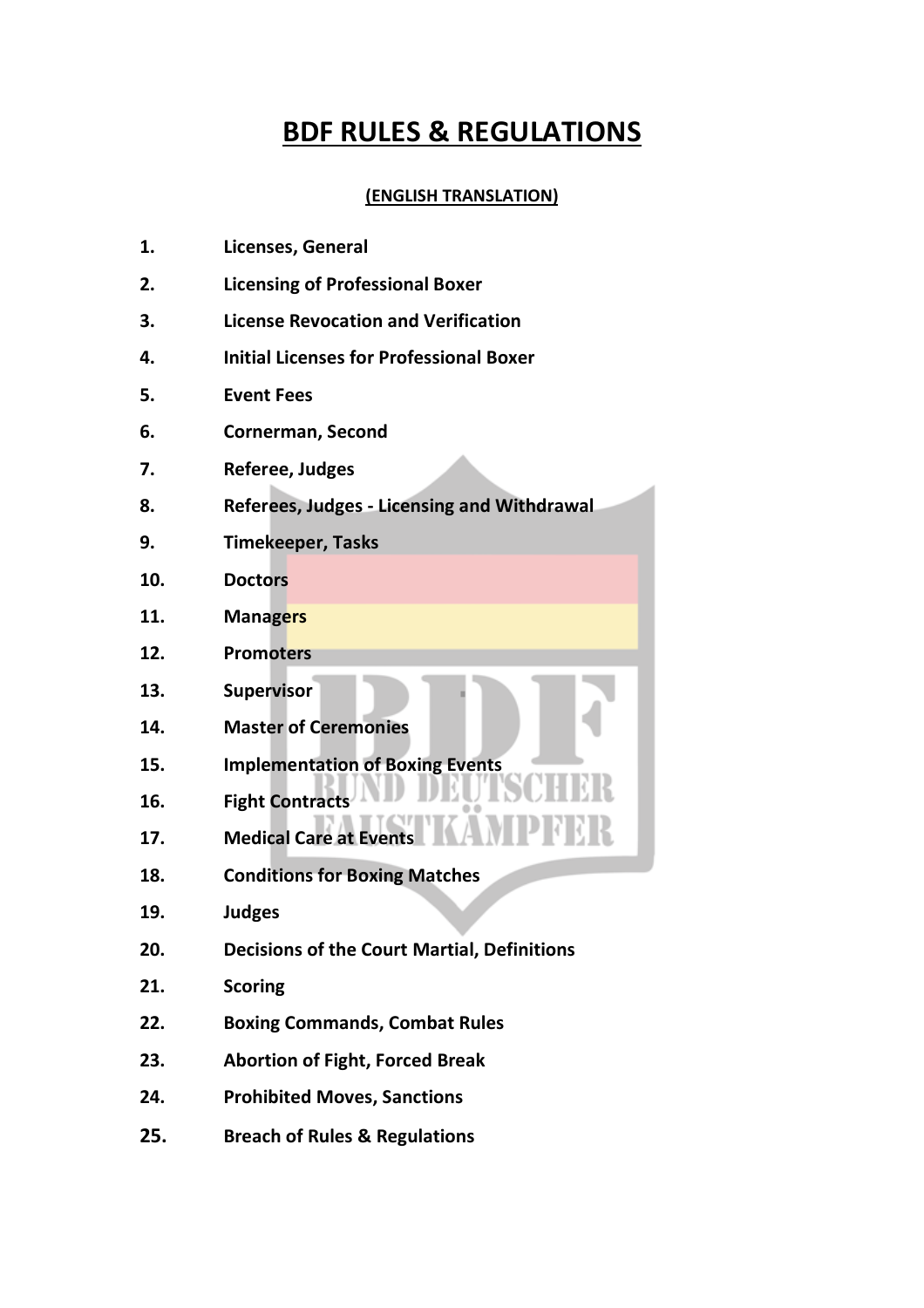#### **1: Licenses, General**

- **(1)** Any person intending to act in an official capacity with the BDF shall first apply for and undergo an examination given by the BDF granting a license in the BDF. The test shall be conducted by at least one person who must have a minimum 2 years of practical experience in professional boxing which will be determined by the BDF board. The cost of the exam, which can be repeated, the applicant bears.
- **(2)** Boxers must be licenced by the BDF before signing a fight contract. The location, opponent, weight and rounds to be fought must be stated.
- **(3)** Ring, Judges, Timekeepers and Officials must attend the scheduled training by the BDF. Failure to respect this obligation, the BDF may decide sanctions.
- **(4)** All fees must be paid upfront before licence is issued, amount fixed by the General Assembly of the BDF.
- **(5)** BDF licence holders wishing to participate on an event sanctioned by another Governing Body must provide the BDF with all relevant licence documentation and paperwork from that Governing Body.
- **(6)** Each license holder receives a plastic card. On this card, the photo, membership number and other personal details. This card must be carried at all BDF events.

### **2: Licensing of Professional Boxer**

**(1)** Licenses for professional boxers can only be granted to those persons who have reached the age of 18. In exceptional circumstances and upon the occurrence of the requirements of 7.1 & 7.2 of the Statute of the BDF, the Executive Board of the BDF may grant a license for a minor applicant.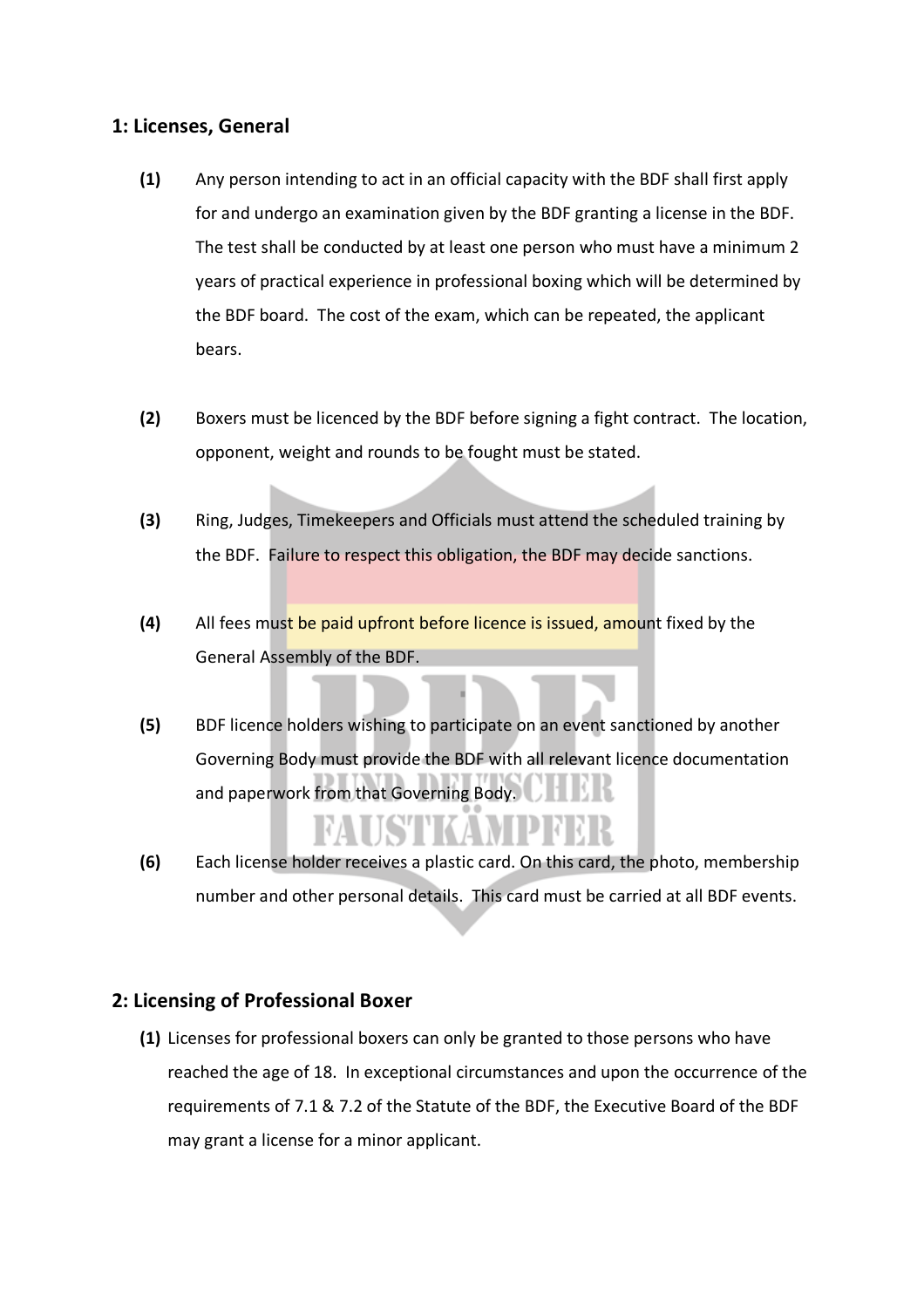- **(2)** An applicant for a professional boxers licence may have to undergo an examination bout to assess competency if necessary to obtain a licence at the request of the BDF. For qualifying amateurs, the BDF can do without this.
- **(3)** Debut bouts for BDF boxers should not be more than 4 rounds. Exceptions with special permission from the BDF, for bouts of 6+ rounds for debut boxers.
- **(4)** Boxer licenses are not issued to first time applicants for those older than 35 years.
- **(5)** The approval of a professional boxers application can only be done by the approval of a recognized doctor of the BDF. The license application must be accompanied by two electronic passport photos.
- **(6)** Women must perform a pregnancy tests (determination of the hormone β-HCG) and present to BDF officials at the weigh in, this test must be no older than 14 days.

### **3: License Revocation and Verification**

- **(1)** A boxer whose skills no longer meets the performance requirements of a professional boxer and where a health hazard is feared will be subjected to confidential medical examination. Dependent on the results of this medical examination, the license of the boxer may be suspended OR withdrawn.
- **(2)** BDF licenced boxers who have not fought for two years may be asked to retake a medical examination.

#### **4: Initial Licenses for Professional Boxer**

**(1)** Each fighter must have a pre-fight medical examination on the day of the weigh-in. If a boxer or manager conceals an issue regarding health, of any form, during the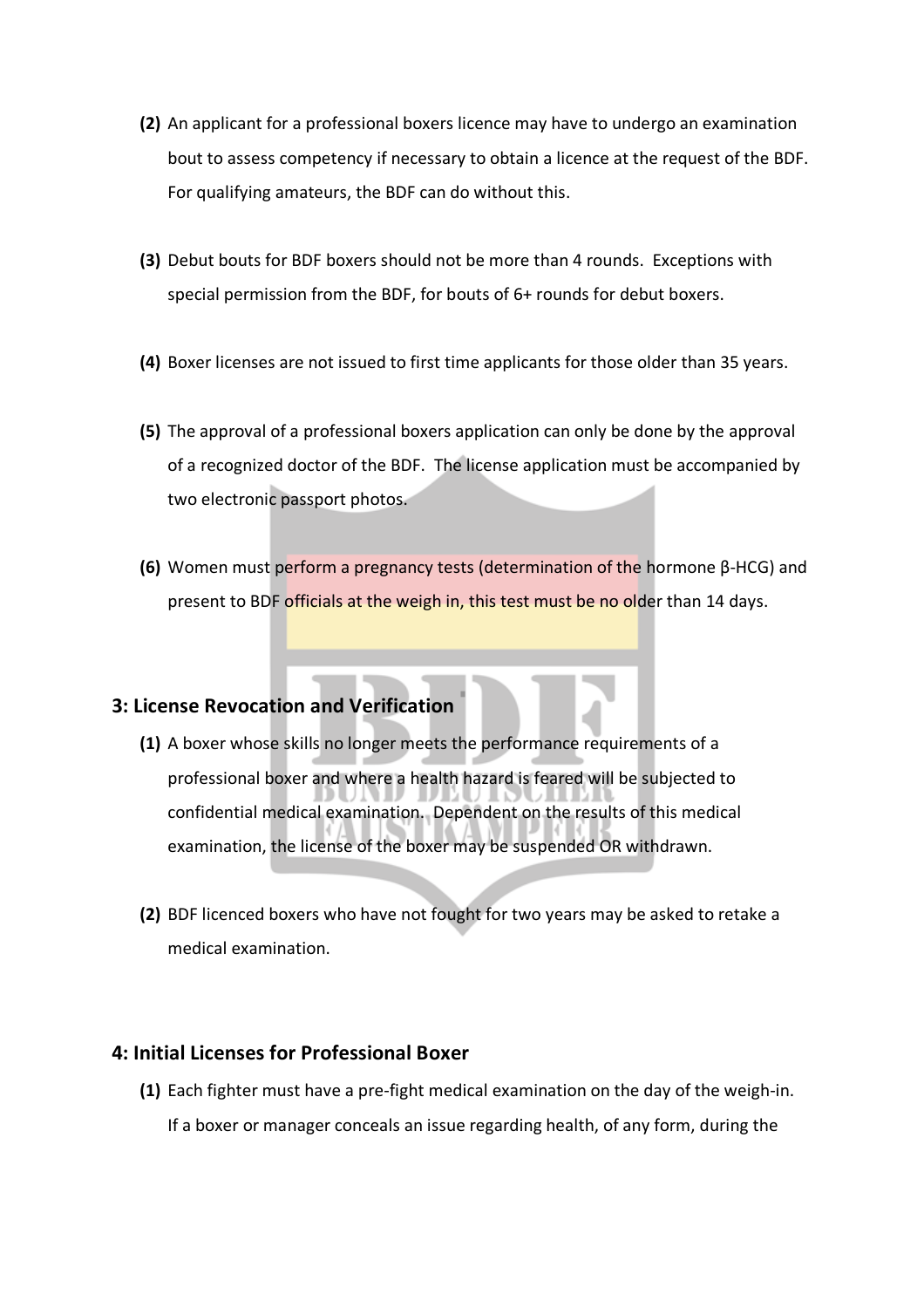medical examination or at the conclusion of a fight contract, they will be punished accordingly.

- **(2)** Every boxer has to apply for permission to box with the BDF before signing a fight contract. The location of the bout, opponent, weight and the number of rounds must be stated.
- **(3)** The BDF has the right to refuse the sanctioning of a bout. This can happen when a health risk of a boxer is feared OR if the bout is a clear mismatch.
- **(4)** Boxers must have a minimum of three days' rest before next bout. Excluded from this are competitions but only after the approval from the board of the BDF on a case by case basis.
- **(5)** The BDF can temporarily suspend a boxers licence at any time if a medical examiner is concerned with the findings of a medical examination.
- **(6)** Boxers who have committed to more than 1 fight in a day, without approval from the board of the BDF, disregarding 4:4, shall be punished by a fine and/or

suspension.



#### **5: Event Fees**

- **(1)** A Sanction fee must be paid by the promoter for each event, fee to be determined.
- **(2)** Boxer Purses the following amounts are to be paid by the promoter to the BDF before promoter payment to boxer;
	- $\bullet$  £750 £9999 = 5%
	- $\text{£}10,000 \text{£}99,999 = 4\%$
	- $\text{£}100,000 £499,999 = 3\%$
	- $£500,000+ = 2%$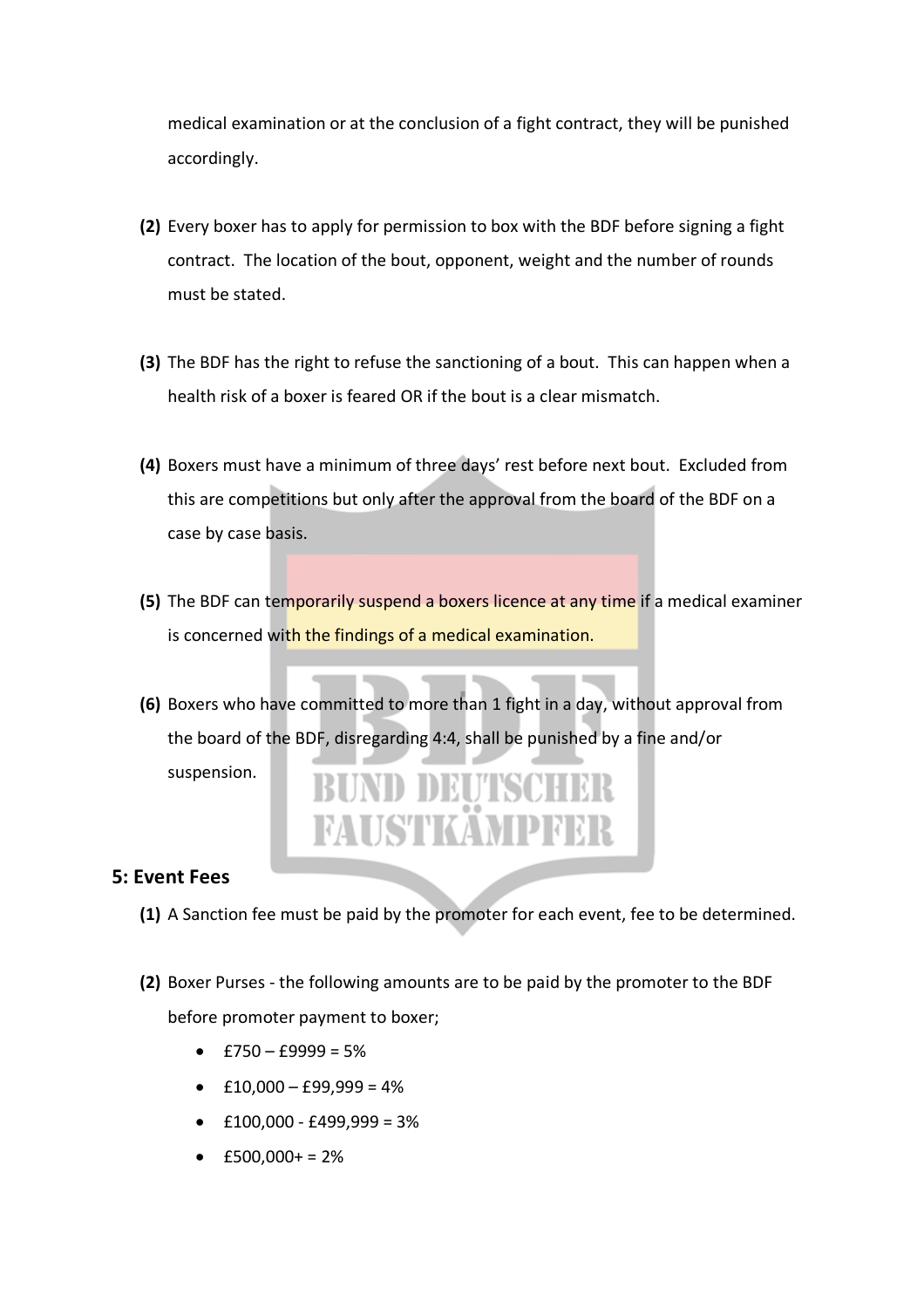- **(3)** An event that is being televised in anyway (TV Live, TV Delayed, Streamed online etc) must pay 10% of broadcast deal to the BDF.
- **(4)** 5% of the sponsorship revenue that is generated for an event must be paid to the BDF.
- **(5)** The BDF can request any documentation regarding any of the above contracts to review.

#### **6: Cornerman, Seconds**

- **(1)** The cornerman must take care of their boxer inside the ring and in-between rounds. Each boxer has a right to the assistance of a cornerman and 3 seconds. The cornerman is allowed in the ring, two seconds outside the ring and 1 second on the stairs. They must vacate the ring on the command of the timekeeper and are only allowed to enter again on the signal of the timekeeper.
- **(2)** It is forbidden for the cornerman/seconds to influence the boxers during the fight in anyway at all. It is also forbidden for anyone from the corner to help a downed FAUSTKAMPFER fighter.
- **(3)** The head cornerman must be made the representative assigned to the boxer at the weigh-in. The head cornerman's name must be recorded on the weigh-in protocol sheet.
- **(4)** During each break of the bout, the head cornerman is allowed to communicate with the referee to express disproval of the opponent if he feels the opponent is acting in violation of the rules of boxing.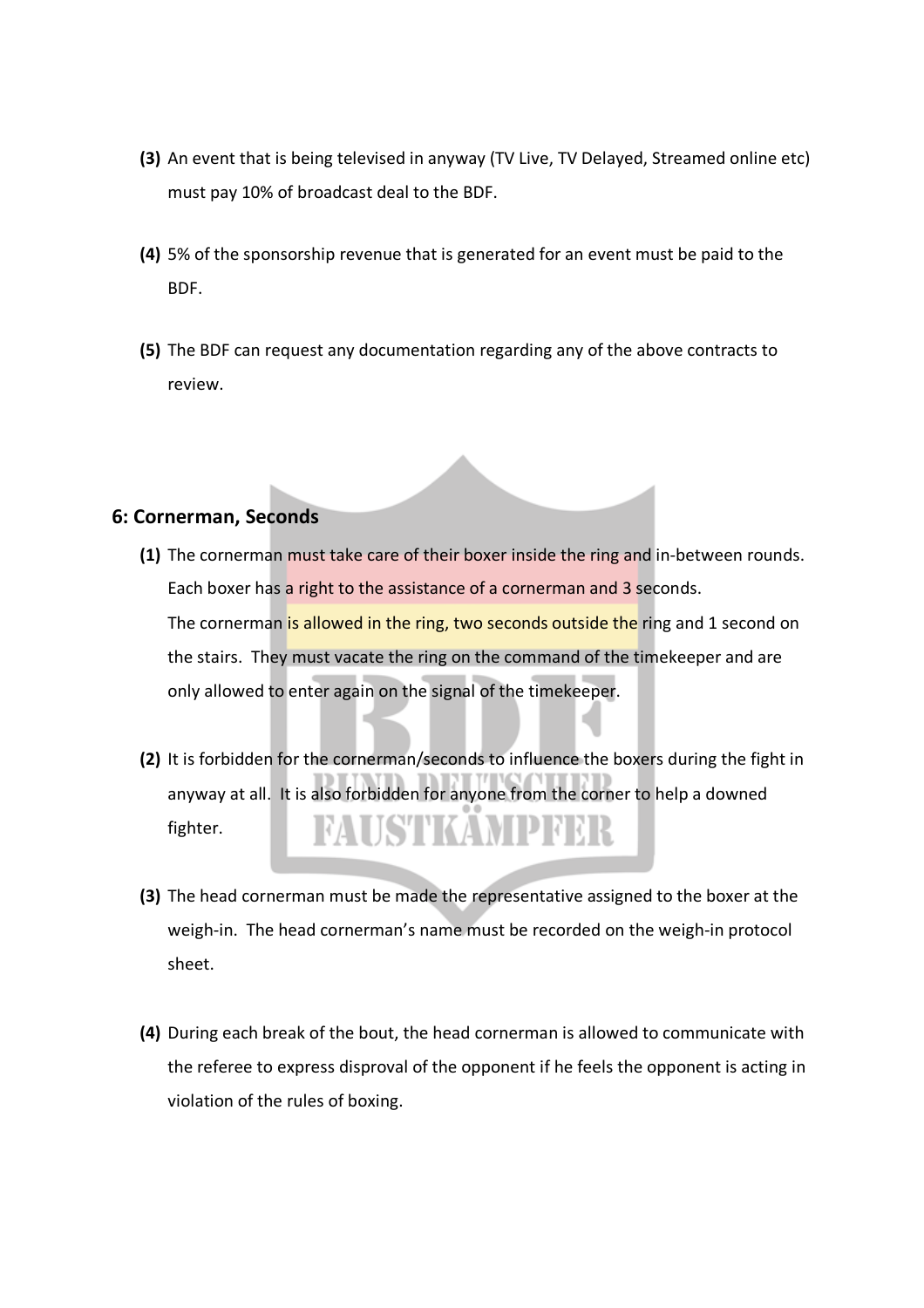- **(5)** The Trainer can throw in sponge or towel to signify the end of the bout if he feels his boxer is in no fit state to continue. This will result in his boxer being defeated via TKO.
- **(6)** All approved to be in the ring must wear appropriate clothing and behave accordingly.

#### **7: Referee, Judges**

- **(1)** The referee is responsible for the fight from the start to the end of the bout, indicated by the timekeeper. The Referee must wear rubber gloves during the bout. The referee will instruct both boxers with the necessary information before the start of the bout.
- **(2)** The referee must score the bout after each round.
- **(3)** Decisions made by the referee are final in all cases, an appeal against the referee is not possible.
- **(4)** At the end of each round, the referee must collect the scorecards from each Judge and pass them, without inspection, to the Supervisor. The referee must stay in the ring until the official announcement has been made.
- **(5)** The role of the Judge is to determine the number of points for each boxer at the end of each round and enter on the pre-printed score sheets. The boxer who ends the round with the advantage, gets the highest score (10 point system). The scores must be added together for each boxer at the end of the round. The judge must not be interrupted during this process, before the final score has been totalled, however long it takes.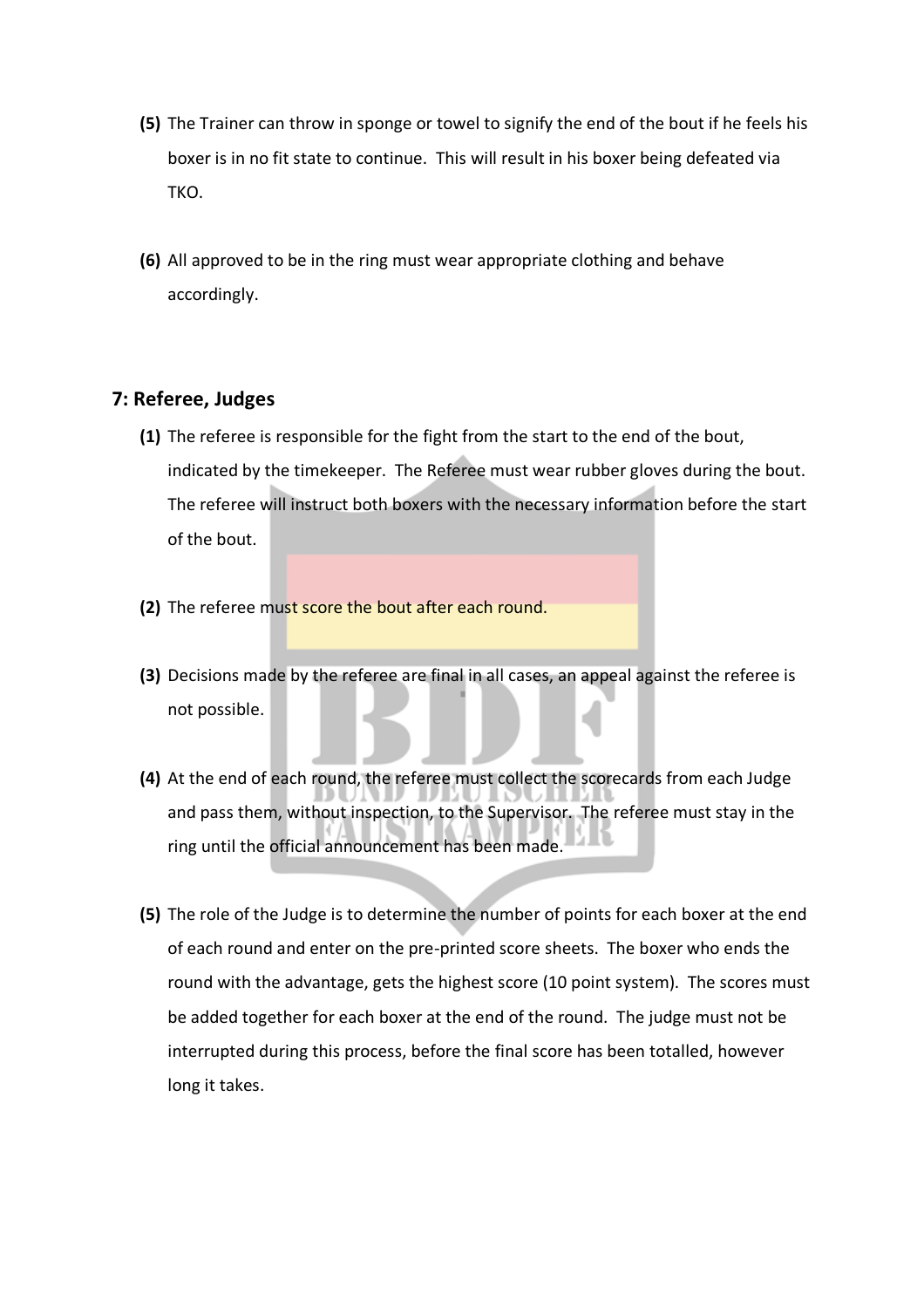- **(6)** Amended score cards are not valid if they have not been signed during each round by the Supervisor.
- **(7)** The Judge is obliged to maintain the strictest secrecy regarding their scorecard. Scorecards are announced by the Master of Ceremony's by announcing the name of the Judge and following the points awarded for each boxer.
- **(8)** Judges must not be influenced. Judges cannot have a conversation with anyone during the entire duration of the fight, except with other ring side officials.

#### **8: Referees, Judges - Licensing and Withdrawal**

- **(1)** Referee and Judge licenses are not issued for the first time to applicants over 55 years. A Referee can continue their role up to a maximum of 67 years of age, Judge for a maximum of 70 years. Experienced Referees, Judges older than the stated ages will be assessed on a case by case basis.
- **(2)** Referees for championship bouts must have exercised their license activity in professional boxing or be designated by the Board of BDF as qualified for at least

two years.

- **(3)** The board of the BDF reserve the right to suspend or revoke licences for all officials who lack competency. The BDF may request the individual to retake the required test to prove ability. Cost of this at the bearers expense.
- **(4)** A Referee, Judge must undergo a course which involves an exam (written section) and the participation of 3 events as an independent Referee, Judge to prove ability. The relevant experienced officials report on the work in assigned report. The licensing is done by the Vice President and is reported to the board of the BDF.
- **(5)** Referees & Judges are under the jurisdiction of the BDF.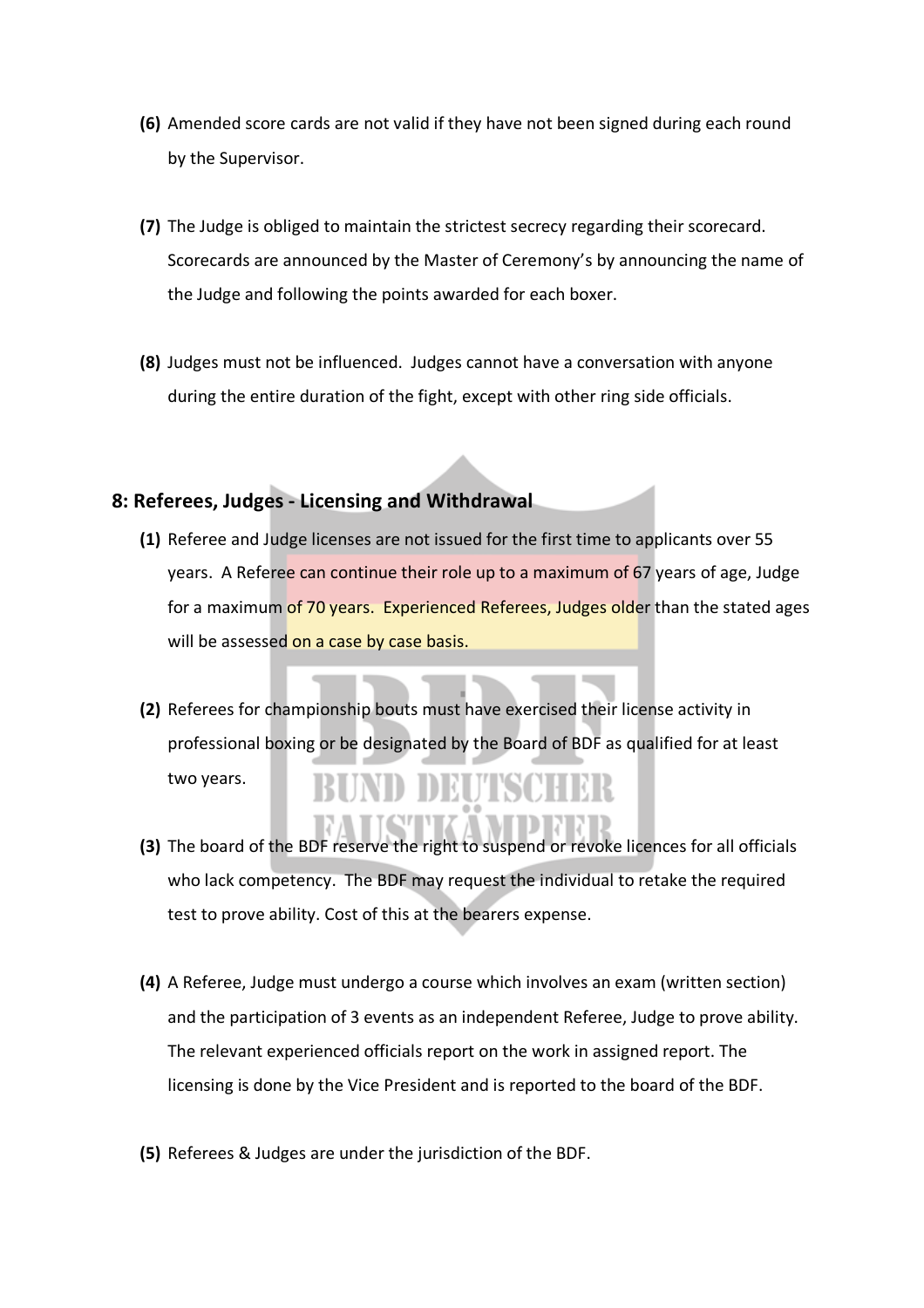#### **9: Timekeeper, Tasks**

**(1)** The timekeeper monitors the chronological events of a bout with the help of two stopwatches and signals the start and end of the round with a gong.

He "takes time";

- **I.** To signal the beginning of the round (bell),
- **II.** 10 seconds before the end of the round, a 'knock' must be signalled (not bell),
- **III.** The end of the round (bell),
- **IV.** 10 seconds before the end of the break, (must announce "Seconds-Out" and round number.
- **(2)** The timekeeper must participate at 3 events as an independent timekeeper to prove ability. The licensing is done by the Vice President and is reported to the board of the BDF.
- **(3)** Timekeepers are under the jurisdiction of the BDF.

# ND DEUTSCI FAUSTKAMPF

#### **10: Doctors**

- **(1)** The Board shall appoint a head doctor, who represents the medical needs of the BDF.
- **(2)** The head doctor must be consulted before any decisions where the health of a boxer plays a role.
- **(3)** The head doctor has the responsibility to work closely with his colleagues in the BDF and the medical commissions of other significant organizations for continuous improvement of the health of boxers which builds guidelines for the wellbeing of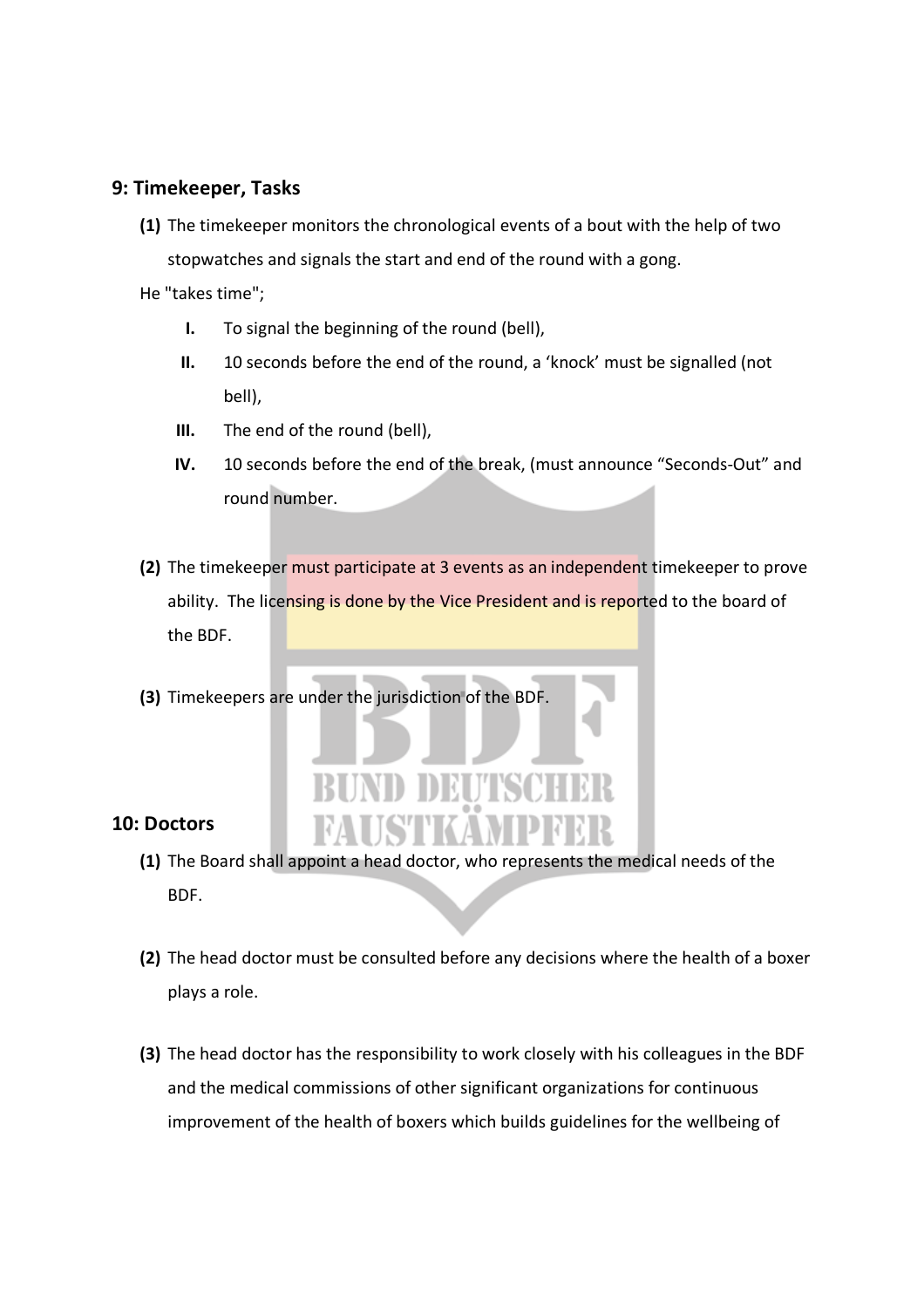boxers. These are developed through consultation of the ring doctors and recorded in writing.

**(4)** The official ring physicians must be members of the BDF.

#### **11: Managers**

- **(1)** A manager represents the interests of the boxer. They should not be under the age of 25.
- **(2)** The board of the BDF is entitled to perform all necessary checks before granting a managers license to determine the applicant's financial solidity. The BDF can request written material for this purpose, such as contract documents, criminal record, credit bureau information, etc.
- **(3)** If the Executive Board of BDF feel that the manager no longer offers the guarantee to implement a sound financial basis after obtaining a managers license, in the interests of the boxer, the manager must provide evidence to prove he is financially able. The BDF reserve the right to withdraw a managers licence if so.

- **(4)** Should the BDF come to understand that the manager mistreats his boxers and does not fulfil their obligations as a manager, the BDF reserve the right to revoke the managers license. The license fee paid will be forfeited. Against the withdrawal of the license, the manager can appeal to the Legal Committee. The costs, the manager carries himself.
- **(5)** In gross purses below £400, no managers percentages may be taken.
- **(6)** The managers percentage must not be higher than 30% of the gross amount of purses above £400.
- **(7)** Managers are under the jurisdiction of the BDF.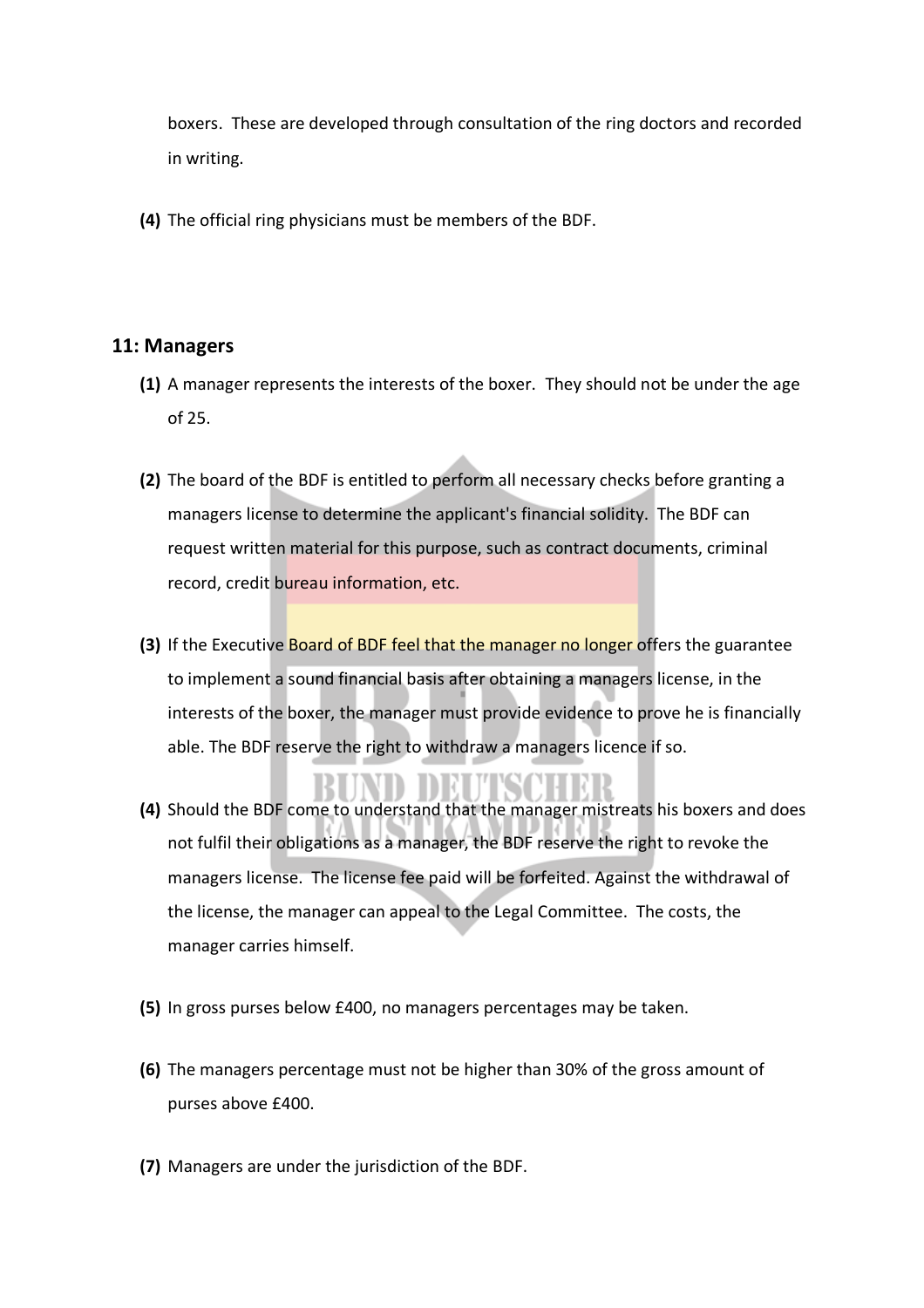#### **12: Promoters**

- **(6)** Promoters must demonstrate at the request of BDF, event capital. To verify this, the board of the BDF is entitled to request written evidence prior to granting a promoters license. These include in particular the submission of tax clearance certificates, social contracts, accounting records, trade register extracts, proof of funds, contract documents which are in connection with the proposed activity organizers, as well as credit bureau information.
- **(7)** Promoters must notify the BDF with a minimum of 14 days prior to the event. The promoter must arrange contracts with boxers and then pass these to the BDF. Boxers on the event without a BDF licence must apply for a BDF day licence with all costs covered by the promoter. The boxer application form and supporting documentation (medicals, pictures etc) must be arranged by the promoter.
- **(8)** The Board of BDF can refuse to sanction an event and/or bout if the promoter does not provide the necessary guarantees to be able to bring about the realization of the event financially. The board of the BDF is entitled to request necessary written documents and information from the promoter.
- **(9)** The promoter has full responsibility for the preparation and execution of an event. The promoter must ensure that all aspects of the event are conducted properly. The promoter is liable for all sporting affairs of the BDF members on the event.
- **(10)** The promoter must ensure that the boxer has a contract for each bout. All signatures are valid and legally binding.
- **(11)** The promoter must ensure that the ring is the correct size (18.10) and that the gloves are the correct size (18.14). The promoter is responsible for ensuring that the event has liability insurance for the duration of the event.
- **(12)** A promoter can be a person or corporation.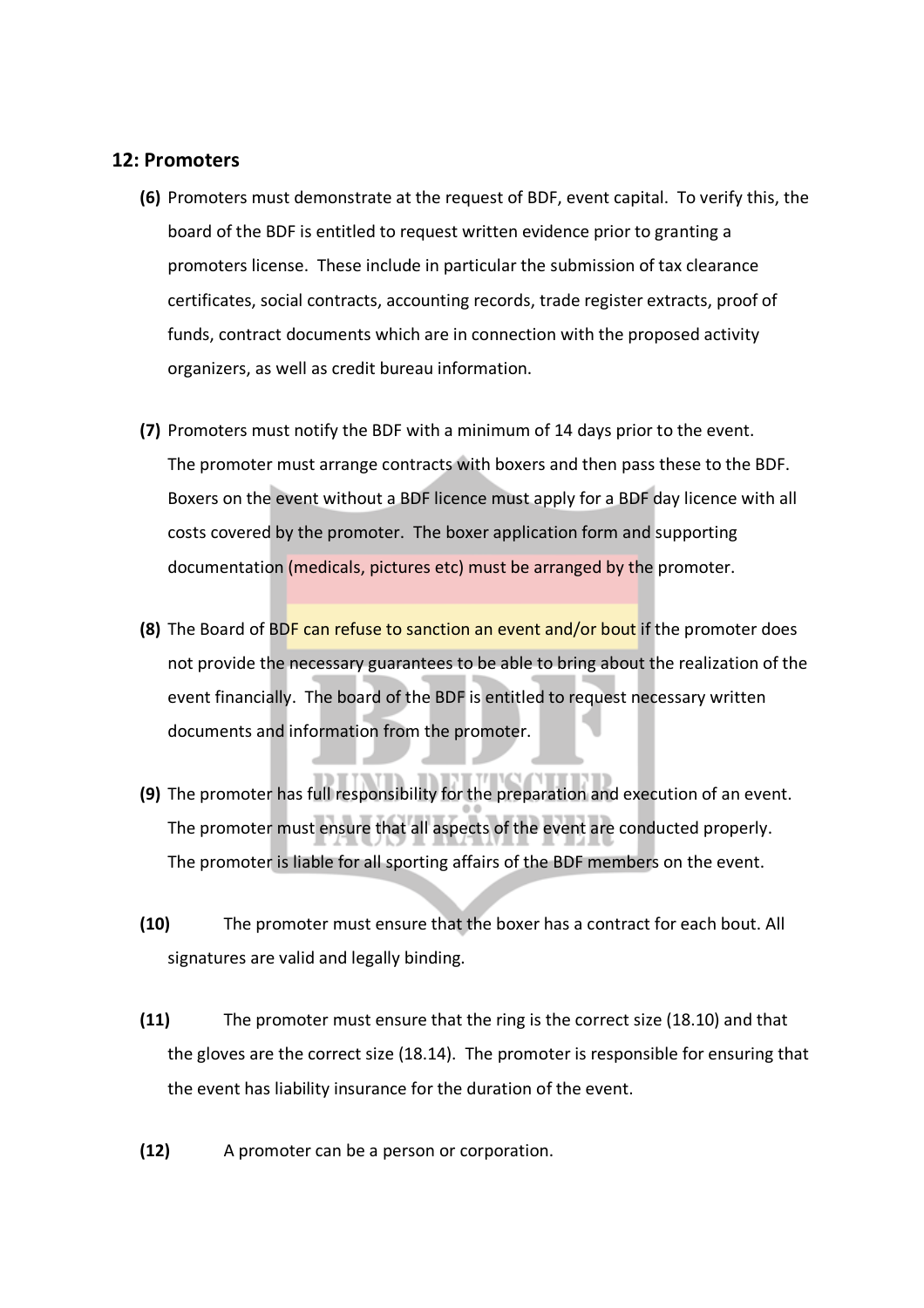- **(13)** The BDF can request at any point prior to the event evidence that the capital funding the event is secure.
- **(14)** A promoter is prohibited to execute events for others. A breach of this will result in their BDF licence being revoked.
- **(15)** The Promoter must bear the cost of travel, accommodation & amenities for all boxers, officials & staff involved in the event.
- **(16)** The Promoter is under the jurisdiction of the BDF.

#### **13: Supervisor**

- **(1)** A BDF licenced supervisor must oversee each and every BDF event. The supervisor oversees the event from a sporting and financial point of view, checking all licenses and permits start validity. The supervisor may require identification to confirm the individuals identity.
- **(2)** The Supervisor shall exercise their position of authority given to them by the BDF over the event ensuring compliance with the agreements, BDF Rules and regulations. The Supervisor monitors the weigh-in, oversees medical examinations and also the duty of ensuring they are fully aware of everything going on with each bout, particularly completing the master scorecard and helping the referee with low blow rule when required.
- **(3)** The Supervisor shall report and submit the settlement of the deposited and disbursed purse within 48 hours and compensation to the BDF within 7 days.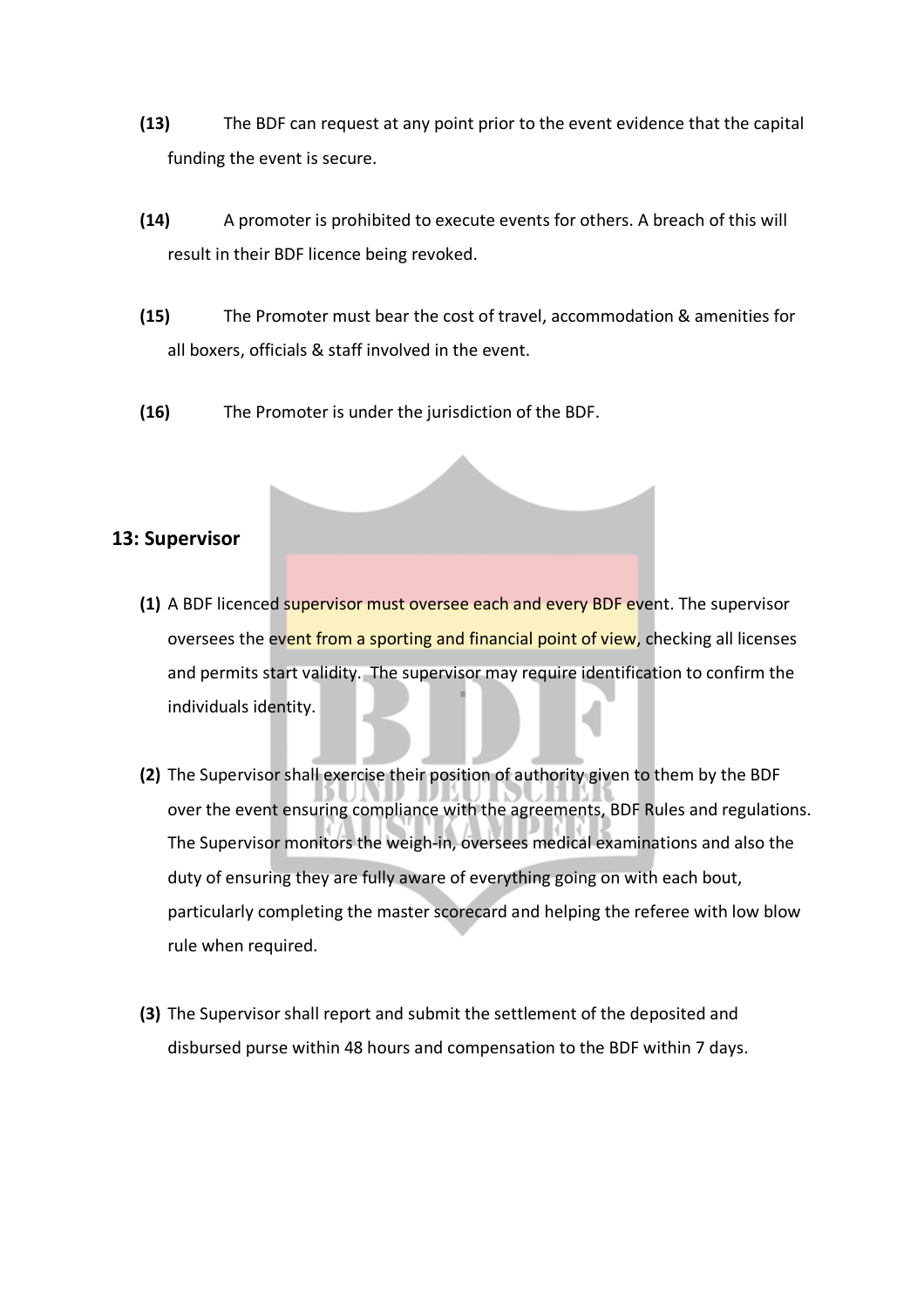#### **14: Master of Ceremonies**

**(1)** The MC's role is to introduce the bout stating all information regarding the bout. Messages or announcements may only be announced with the approval of the officials and the promoter.

#### **15: Implementation of Boxing Events**

- **(1)** All matchups are subject to approval by the board of the BDF. Matchups without the approval by the BDF are prohibited to take place.
- **(2)** The BDF will assign officials to work on each event.
- **(3)** Below are the amount paid to the BDF for Championship Events, bouts Domestically & Abroad, at BDF sanctioned events;

Running 1 title = 100% of price,  $2^{nd}$  title = 50% of lesser title, additional titles = free:

| <b>World Championships</b>                           | £4000.00 |
|------------------------------------------------------|----------|
| <b>European Championships</b>                        | £2000.00 |
| Intercontinental Championship                        | £1000.00 |
| German / International Championships                 | £750.00  |
| Women's World Championships                          | £2000.00 |
| Women's European Championships                       | £1000.00 |
| Ladies Intercontinental Championships                | £500.00  |
| Ladies German and International German Championships | £350.00  |
| Junior Championships                                 | £250.00  |

All costs of doping controls shall be borne by the organizers.

**(4)** Boxers purses may differ. Funds raised through selling tickets must be given to Promoter at the very latest on arrival at venue on fight day. Payment to be either Cash, Bank Deposit, Bank Transfer or other means of payment dependant on the request of the Promoter.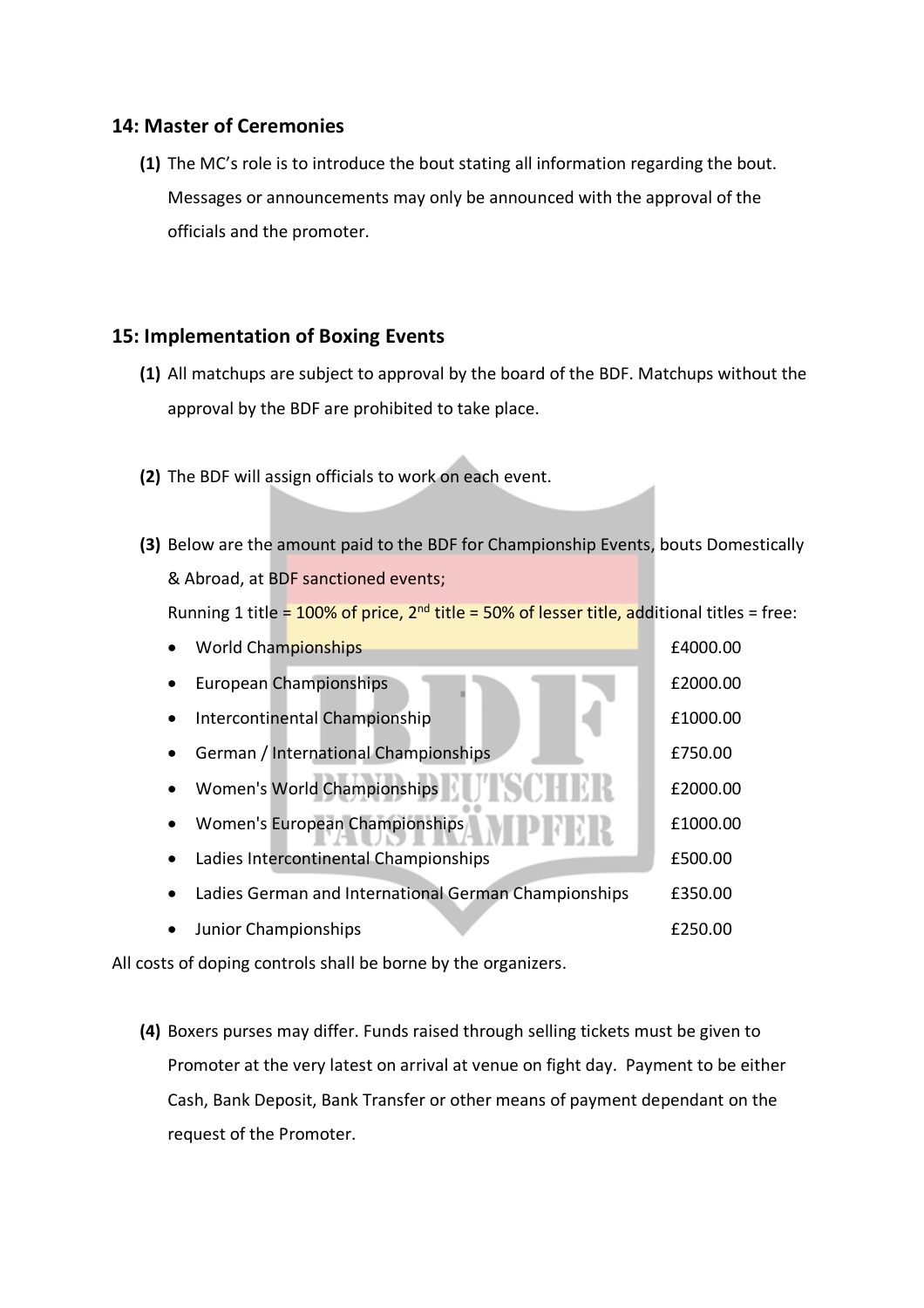- **(5)** Boxers who fail to comply with the deposit provisions may not be able to box.
- **(6)** If on fight day, for some reason, except force majeure and not instead of, the event does not go ahead, officials will take costs incurred to them and expenses from the already paid deposit of funds.
- **(7)** Every boxer has to submit an HIV test before a fight that must not be older than 1 year. The HIV test is valid for the current year. However, prior to World, European or International Championship bout, HIV test cannot be older than 14 days.
- **(8)** BDF Board members, members of the BDF Legal Committee, the honorary president, members of the BDF Court and Officials working on the event are free to enter. Promoters must organise a seating arrangement around the ring for the following officials;
	- 1 x Supervisor,
	- 1 x Time Keeper,
	- 3 x Judges (located on the 3 other sides, in the middle, away from Supervisor & Timekeeper so that they cannot be disturbed or influenced),
	- 2 x doctors (1 situated in red corner, 1 situated in blue corner)

Also, the promoter must designate one side of ringside seating for the following persons:

- Board members of the BDF and the Honorary President,
- Members of the Legal Committee of the BDF,
- Ringside Paramedics,
- Referee's

### **16: Fight Contracts**

**(1)** Fight contracts must include the following information:

- Boxer name,
- Fight Date,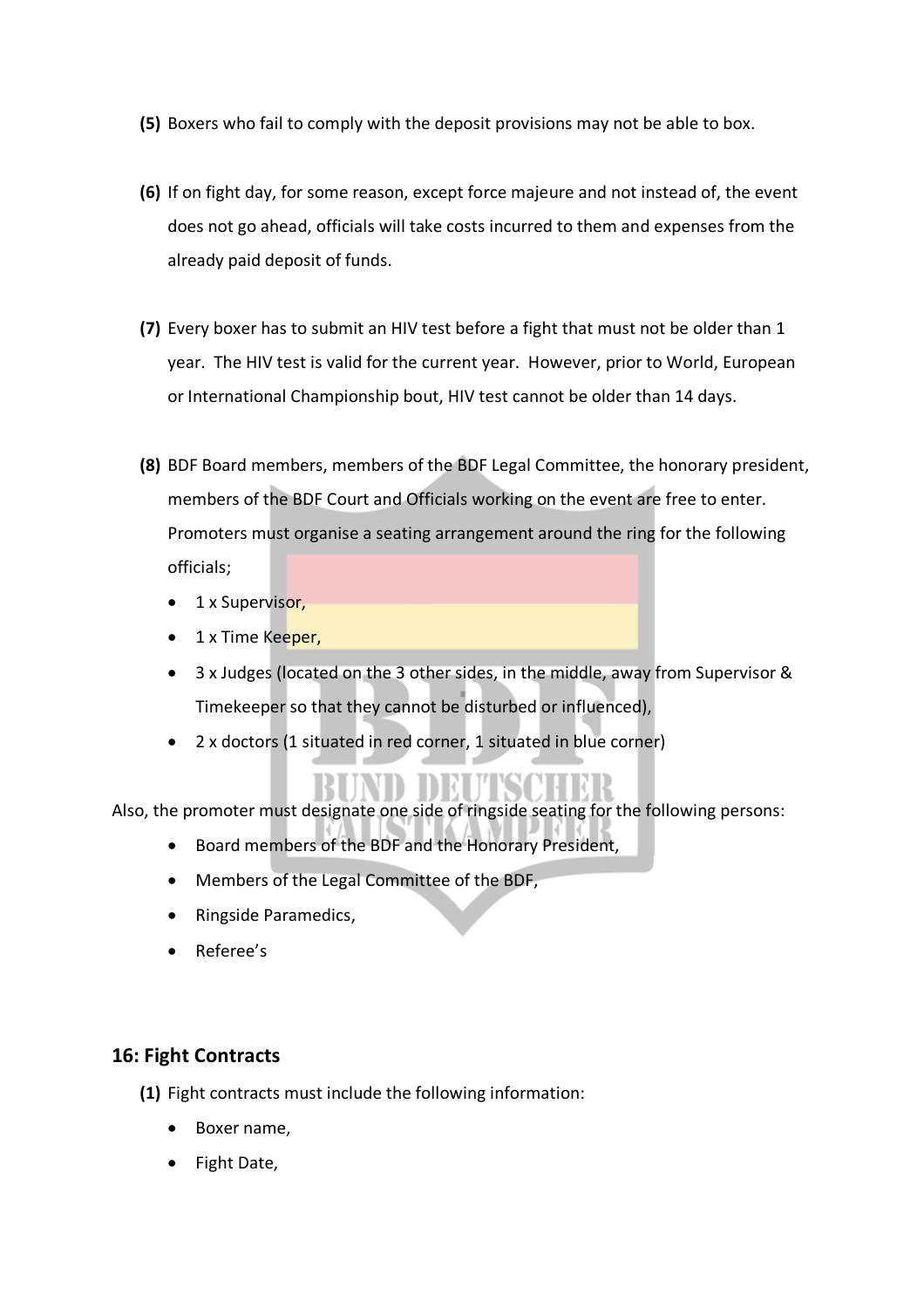- Location
- Weight,
- Number of rounds,
- Purse,

**(2)** If a fight contract is incomplete, the BDF has the right to refuse to consent the fight.

#### **17: Medical Care at Events**

- **(1)** All boxers and referee must undergo, once a year, 1 month prior to licencing, a thorough examination by a doctor specializing in sports medicine. The results must be documented in the BDF medical test sheet and submitted to the BDF. Boxers must disclose to the BDF all findings from their examination as in 4.1.
- **(2)** Boxers must have a full medical prior to obtaining a BDF boxers licence. Boxers will only be awarded a licence on the authorisation by the BDF's chief medical officer who will either approve or disprove the medical. Full medical includes MRI, Eye Test, Blood test + physical examination.
- **(3)** Each fighter is obliged to undergo a medical examination before the weigh in. The doctor decides if the fighter is able to fight. If the doctor denies the boxer the right to box, the result of the investigation must be documented and the reason(s) must be justified.
- **(4)** All issues regarding anything to do with health must always be consulted with and approved the ringside physician.
- **(5)** The ringside doctor may only treat the boxer when the bout is over. The referee may ask for the doctor's advice midway throughout the bout. The referee must stop the fight right away if the ringside doctor says so.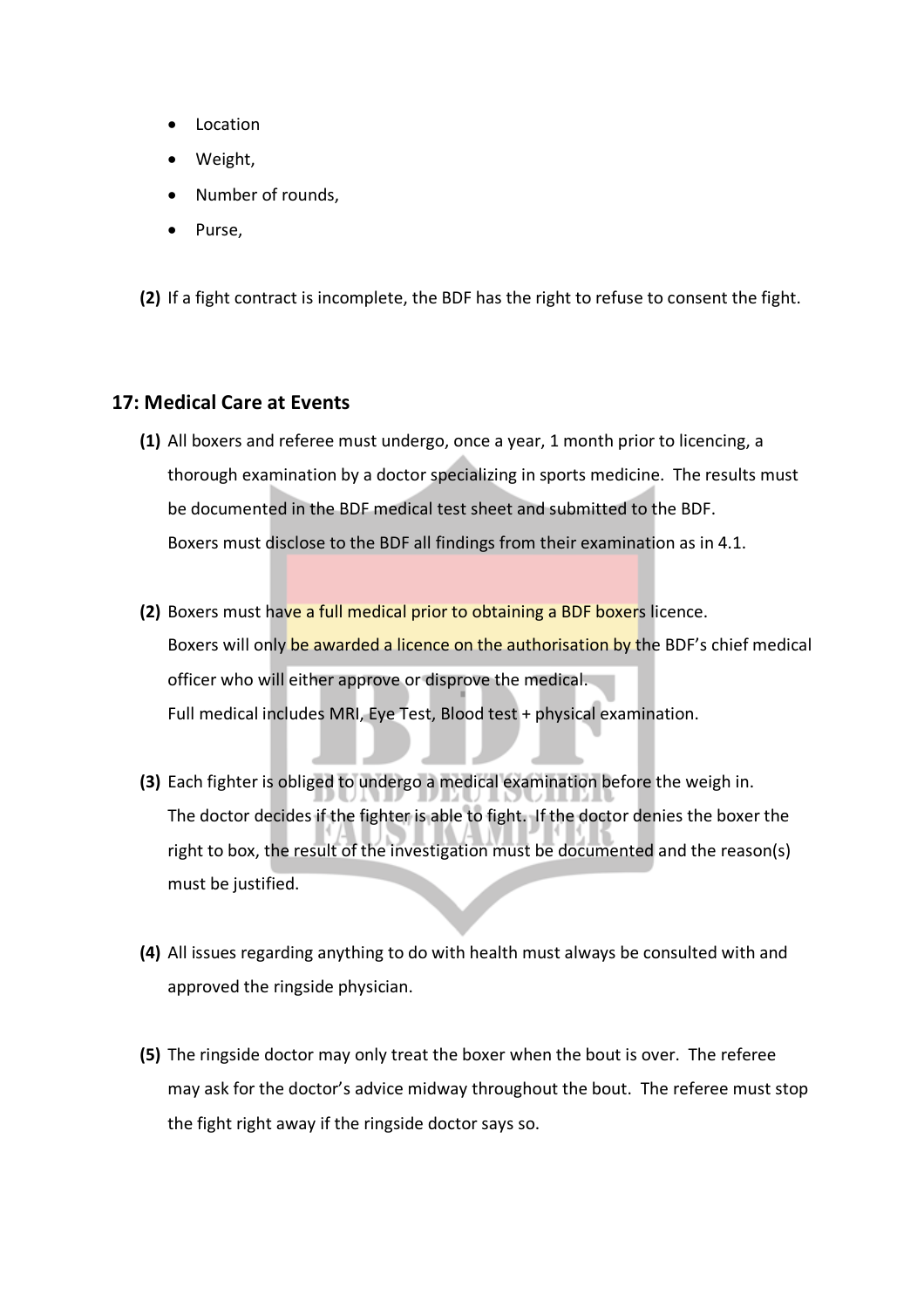- **(6)** At the end of each bout, the ringside doctors must medically assess each boxer.
- **(7)** The ringside doctor must report on the course of the bout and note if any measures and/or restrictions for the boxer is required. The forms must be signed by the doctor and then handed over to the BDF Supervisor which will be forwarded to the office of the BDF after the event.
- **(8)** At the request of BDF each boxer is required to have, at any time, an examination by a ringside doctor. If necessary, an additional medical examination.

### **18: Conditions for Boxing Matches**

**(1)** The following weight classes that can easily be adapted to the international standard of boxing:

| Men                 |                           |
|---------------------|---------------------------|
| Heavyweight         | over 90.719 kg (200 lbs)  |
| Cruiserweight       | up to 90.719 kg (200 lbs) |
| Light Heavyweight   | 79.378 kg (175 lbs)       |
| Super Middleweight  | 76.203 kg (168 lbs)       |
| Middleweight        | 72.574 kg (160 lbs)       |
| Light Middleweight  | 69.853 kg (154 lbs)       |
| Welterweight        | 66.678 kg (147 lbs)       |
| Light Welterweight  | 63.503 kg (140 lbs)       |
| Lightweight         | 61.235 kg (135 lbs)       |
| Super Featherweight | 58.956 kg (130 lbs)       |
| Featherweight       | 57.153 kg (126 lbs)       |
| Super Bantamweight  | 55.225 kg (122 lbs)       |
| Bantamweight        | 53.525 kg (118 lbs)       |
| Super Flyweight     | 52.163 kg (115 lbs)       |
| Flyweight           | 52.803 kg (112 lbs)       |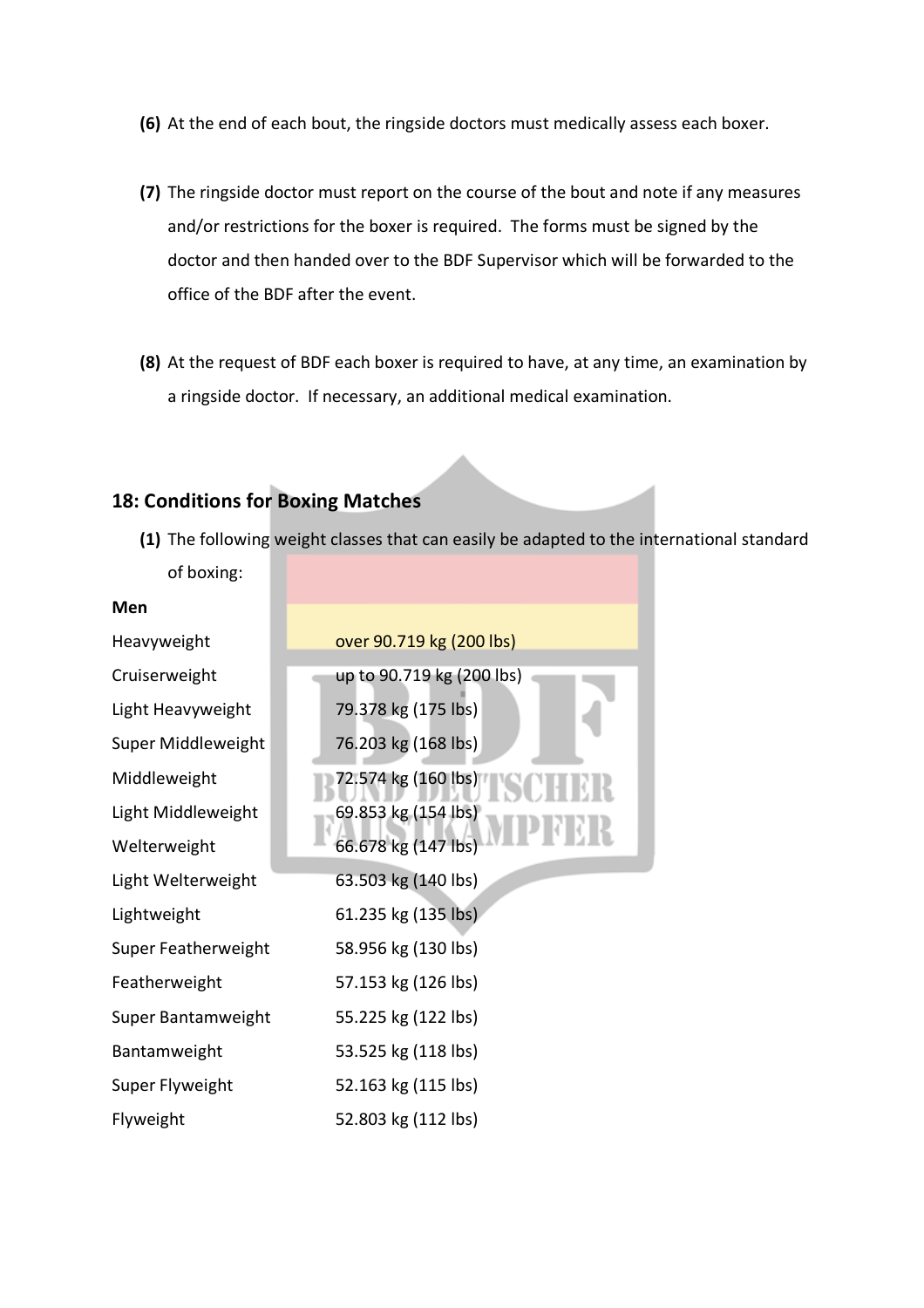#### **Women**

| Heavyweight         | over 79.378 kg (175 lbs)  |
|---------------------|---------------------------|
| Light Heavyweight   | up to 79.378 kg (175 lbs) |
| Super Middleweight  | 76.203 kg (168 lbs)       |
| Middleweight        | 72.574 kg (160 lbs)       |
| Light Middleweight  | 69.853 kg (154 lbs)       |
| Welterweight        | 66.678 kg (147 lbs)       |
| Light Welterweight  | 63.503 kg (140 lbs)       |
| Lightweight         | 61.235 kg (135 lbs)       |
| Super Featherweight | 58.956 kg (130 lbs)       |
| Featherweight       | 57.153 kg (126 lbs)       |
| Super Bantamweight  | 55.225 kg (122 lbs)       |
| Bantamweight        | 53.525 kg (118 lbs)       |
| Super Flyweight     | 52.163 kg (115 lbs)       |
| Flyweight           | 50.803 kg (112 lbs)       |
| Super Strawweight   | 48.998 kg (108 lbs)       |
| Strawweight         | 47.627 kg (105 lbs)       |
| Atomic weight       | 46.266 kg (102 lbs)       |

- **(2)** The weight of a boxer is to be determine on the day of the fight for nonchampionship bouts OR maximum of 36 hours before bout if a championship bout.
- **(3)** Boxers must be weighed in the presence of the BDF officials and the ring doctor. BDF officials will log the established weight on the weigh-in protocol form.
- **(4)** The agreed fight weight in the contract is binding for both boxers. If a boxer exceeds the agreed weight, he must pay the fine specified in the contract to his opponent, the rate of contribution subject to agreement. If both boxers exceed the agreed weight, a fine must be paid to the BDF by both boxers. The weight is indicated by the weighing director of the naked fighter. A boxer has 1 hour to make the weight, starting from time of initial weigh-in.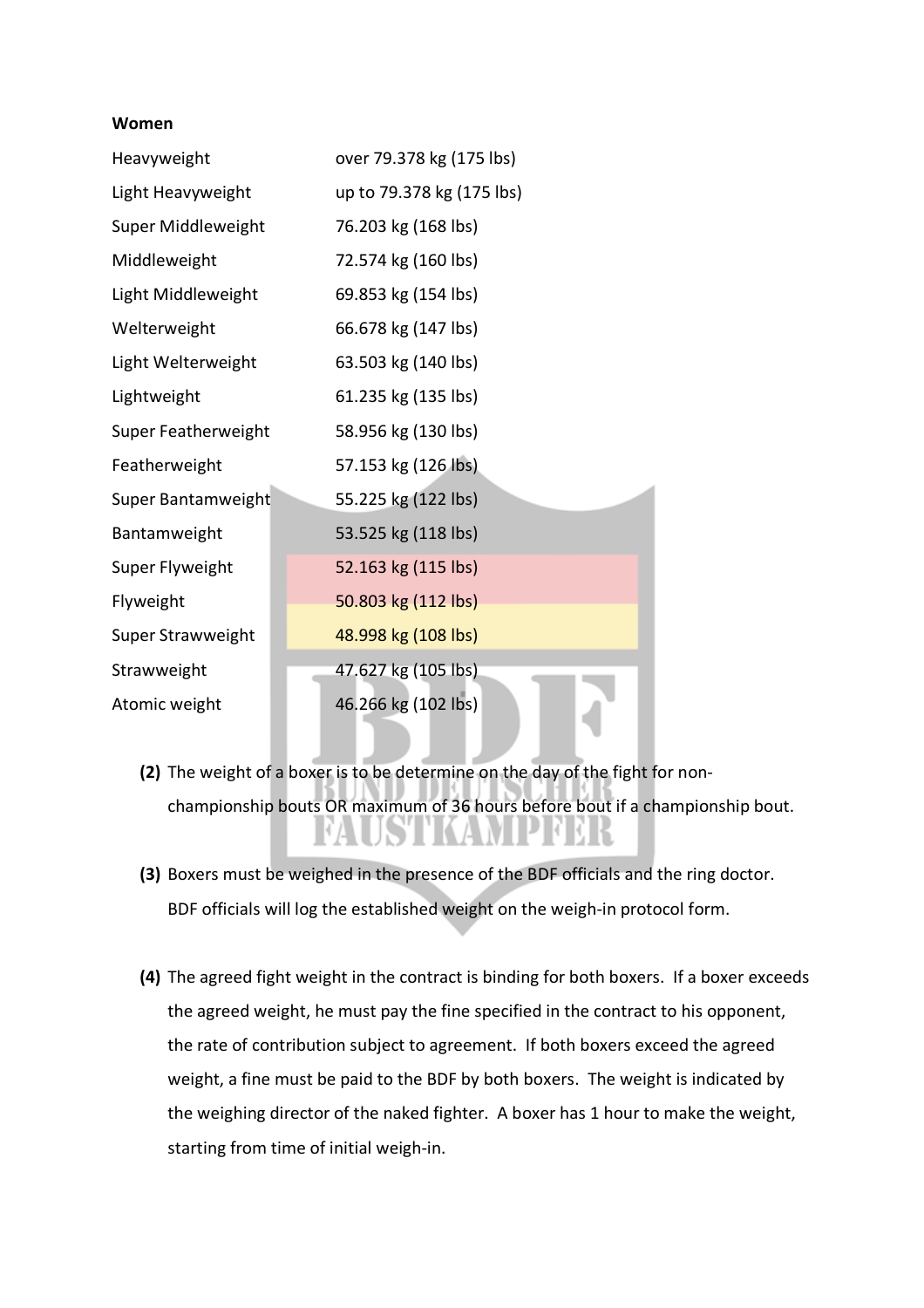- **(5)** Boxers who miss the time deadline set for the weigh in will be fined 10% of their purse. If the bout is for a vacant Championship title, the boxer who missed weight will be unable to win the title but the opponent who made weight can still win the title. If a Champion fails to make weight, they will forfeit the title. Should both boxers fail to make the weight, the fight will no longer be for a title.
- **(6)** No spring balanced scales allowed.
- **(7)** The amount of rounds for men is between 4 and 12 rounds. The duration of each round is 3 minutes, each round is separated by a 1 minute break. The fight duration for ladies in international championships is 10 rounds. The duration of each round is 2 minutes, each round is separated from the following by a 1 minute break.
- **(8)** At the beginning of a round, boxers must immediately leave their corner and fight. Boxers must immediately stop fighting and return to their corners when the end of the round is signalled.
- **(9)** The bout must be fought inside a ring that measures no less than 5.50 meters and no more than 7.30 meters squared. The standard area of measurement of a boxing ring is between 18 and 22 feet to each side within the ropes. The most commonly used ring dimensions have an area of 20 feet or 6.10 meters. The ring floor area will be padded by at least 1 inch of stretched vinyl or canvass. The platform will be 3 to 4 feet above the ground. The 4 ring posts measures about 5 feet from the platform. The frame of the platform can be made of wood or metal. 4 ropes are mandatory for competition. The diameter of the ropes will not be less than 1 inch. The ropes will be evenly spaced. Turnbuckles or hooks will be used to secure the ropes to the posts.
- **(10)** All boxers are required to wear a mouthpiece, full sized Foul-proof protector (female must wear breast protector/plate), loose fitting trunks and boxing shoes.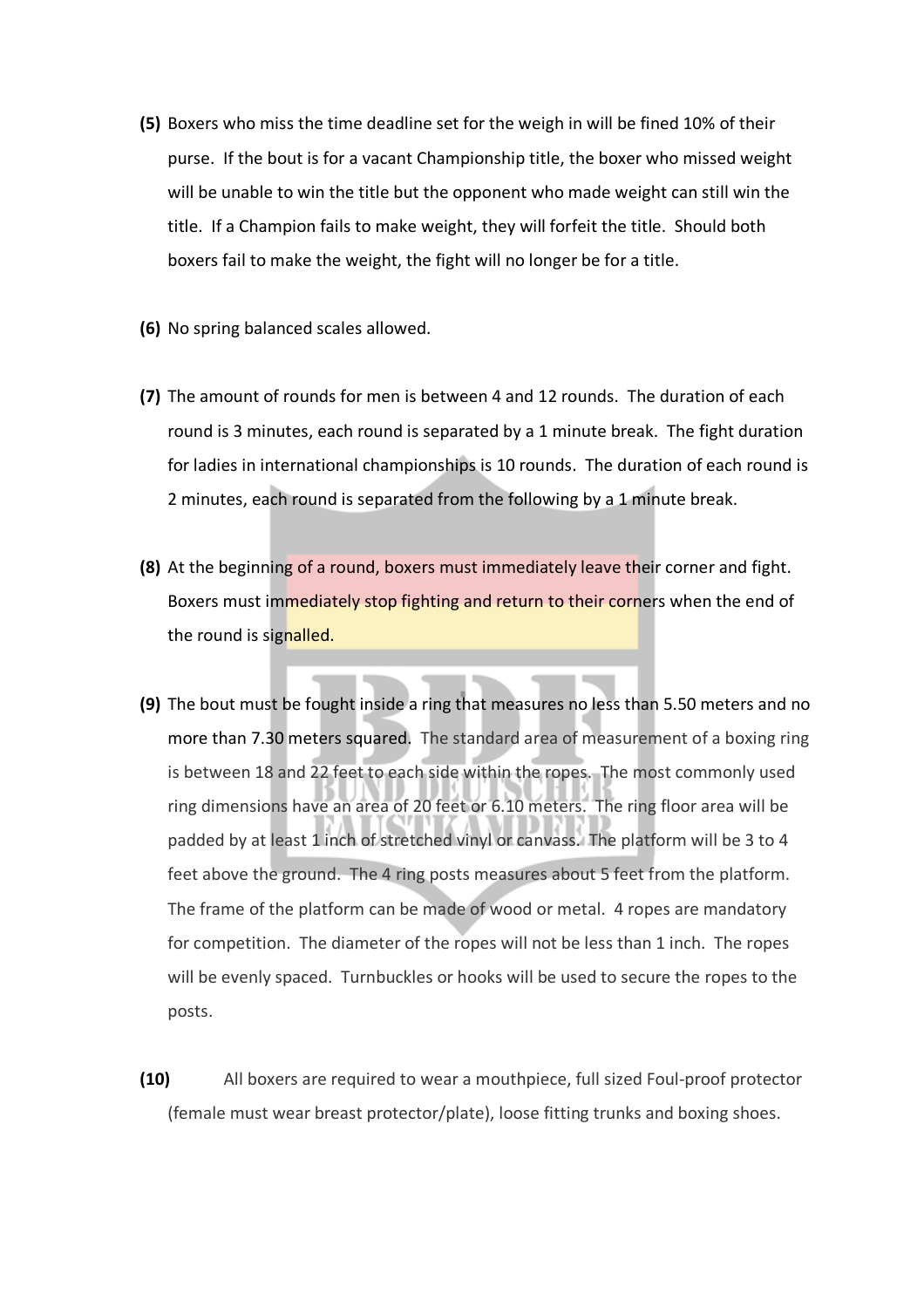- **(11)** Boxing shoes must not have heels. The gloves must be the same for both boxers, same model unless there are contractual exceptions. The cords of the gloves must be fastened on the back of the wrist and secured by tape. Any breaks or tears to the upholstery of the glove is strictly prohibited.
- **(12)** Gauze used for hand wraps must be made from cotton or labelled as "soft surgical" gauze. The use of any substance on the bandages is prohibited. Anyone officially connected with a boxing contest may have a boxer's bandages examined upon request.
- **(13)** Improper clothing worn by boxers is punishable unless rectified immediately. In the case where is cannot be fixed or takes longer than 1 minute to complete, the offending boxer will be disqualified.
- **(14)** Glove size is dependent on which weight the bout is being fought at; 8-ounce gloves are to be used up to and including Welterweight, 10-ounce gloves are to be used for Super-Welterweight and above. Gloves must be inspected before weigh-in by a BDF representative and also checked before bout.
- **(15)** New gloves and new bandages are essential and required to be worn. Gloves must be provided by the promoter.
- **(16)** Excessive amounts OR not enough Gauze and padding on hands is prohibited and subject to the BDF Inspectors say so. If a boxer does not comply with the inspectors requests, the boxer risks not being able to fight and having their licence suspended.
- **(17)** The gloves and bandages must be checked before the bout by the Inspector and the referee. A trainer can inspect the wrapping process of the opponents hands. If the inspector is present but the trainer was not, the trainer cannot demand a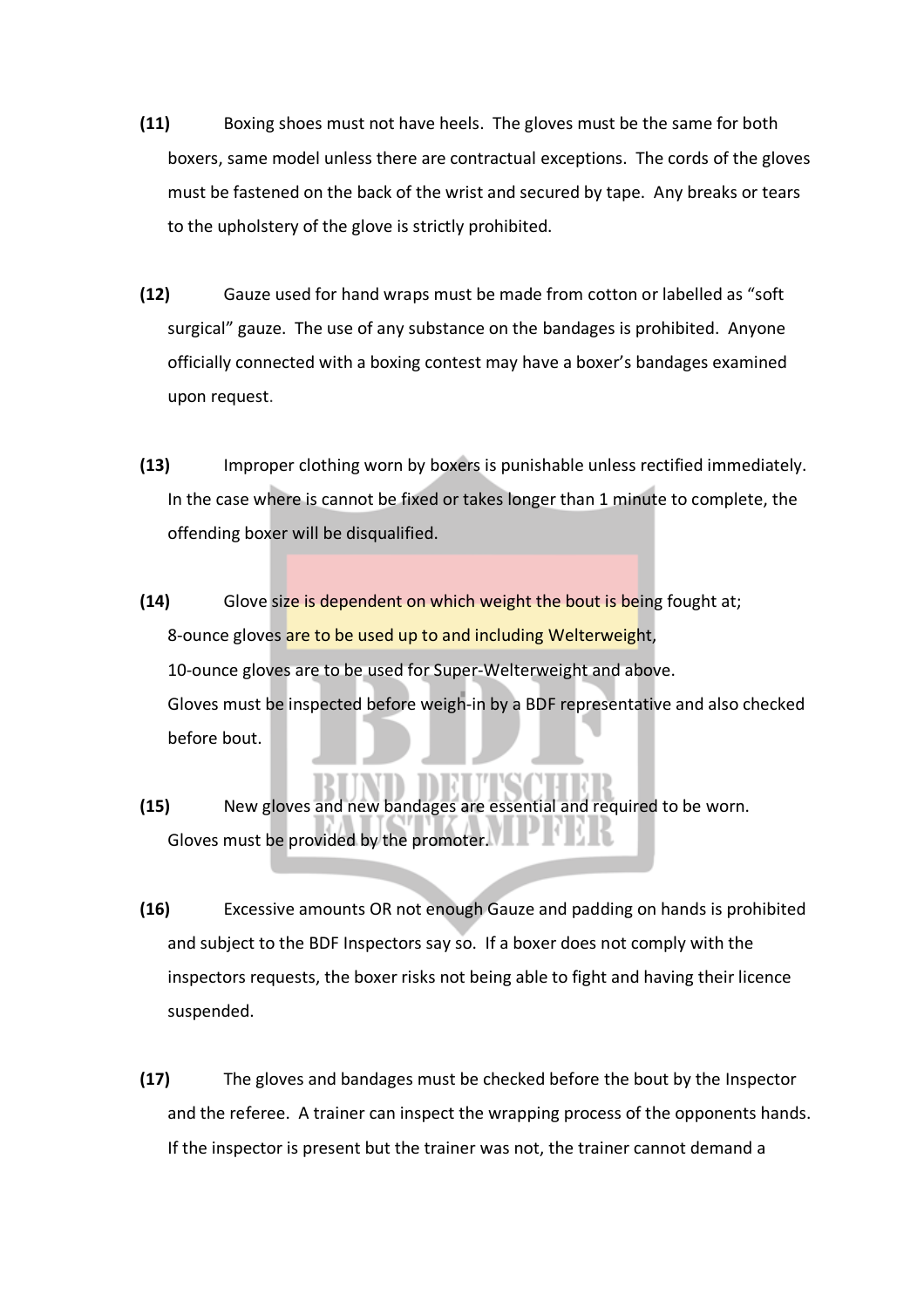rewrap. The inspector must be present whilst hands are being wrapped, If the inspector was not present, the inspector can insist on a rewrap.

- **(18)** Complaints of gloves and bandages after the fight will not be considered.
- **(19)** At the beginning of each round, each competitor must wear a mouth guard. For intentional spitting out of the mouthguard the referee may issue a warning. If a boxer unintentionally loses his mouthguard during the fight, the referee has to allow cleaning of the mouthguard by the corner, but without interrupting the action, giving each boxer an advantage.

#### **19: Judges**

**(1)** The judge types are as follows;

- The referee in the ring acting as the sole judge of a bout. This is mostly used in small events OR with the express permission of the BDF.
- The Referee located in the ring, and 2 judges sat at opposite sides of the ring.
- Three judges that are placed at 3 different sides (Referee scorecard does not count.)
- Two ringside doctors.
- **(2)** If a BDF Judge is found to be betting on a bout or deliberately and intentionally scoring the bout with a clear bias (fixing the result), their licence will be revoked and will be permanently banned from participating in any further events.
- **(3)** The judges to be determined by BDF.
- **(4)** If a Judge is unable to attend an event due to an emergency, they must notify the BDF ASAP so that a replacement Judge can be arranged. If no replacement can be found in time, an alternative setup outlined in 19.1 will be used.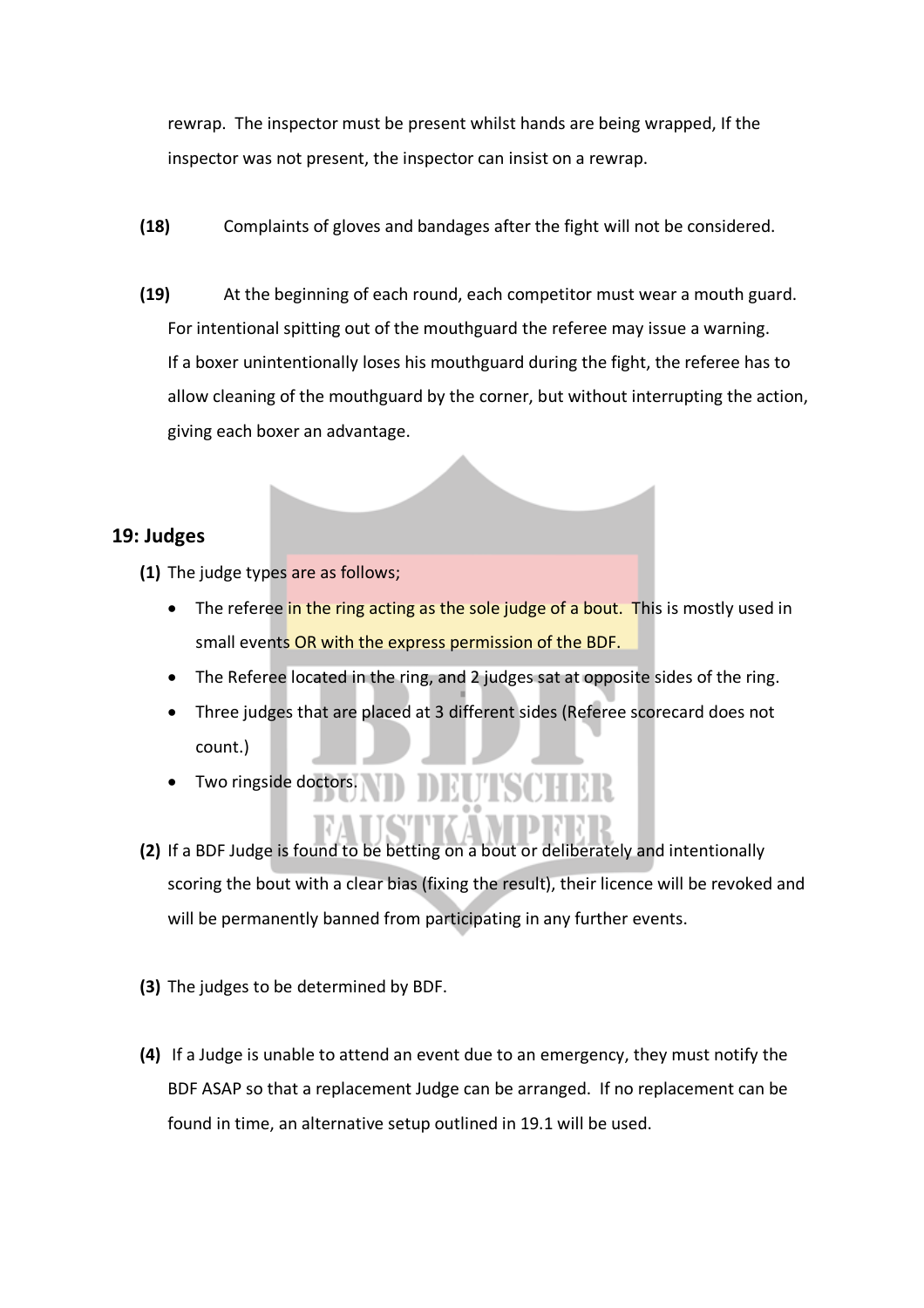**(5)** Judges must notify their presence at the event on arrival. They must announce their presence one hour before the start of the event to the officials of the BDF and the promoter.

#### **20: Decisions of the Court Martial, Definitions**

- **(1)** The judges may decide and announce the judgment while preserving and respecting the final and unappealable measures of the ring judge as follows:
	- Winner by Knockout KO
	- Winner by Technical Knockout -TKO
	- Winner on Points
	- Winner by Disqualification
	- Draw
	- No Contest
	- No Decision
	- Technical Point Winner
	- Technical Draw
- **(2)** Winner by Knockout If a boxer is rendered unconscious OR if a boxer does not INDHEE make the referees count of 10 seconds.
- **(3)** Technical Knockout When the referee deems the severity of the punches enough to stop the bout with no 10 count OR if the corner throws in the towel OR the boxer himself chooses to stop.
- **(4)** Winner on Points / Draw The boxer who has won the highest amount of rounds on the Judges' score cards when the scheduled amount of rounds has been completed. If the Judges have scored the bout evenly, the bout will be declared a draw.
- **(5)** Winner by Disqualification If a boxer intentionally breaks the rules of boxing via an illegal act, the remaining boxer wins via disqualification. Disqualification occurs solely at the referees discretion.
- **(6)** No Contest When a bout ends for reasons outside of the fighters control OR unusual circumstances OR when both boxers are disqualified.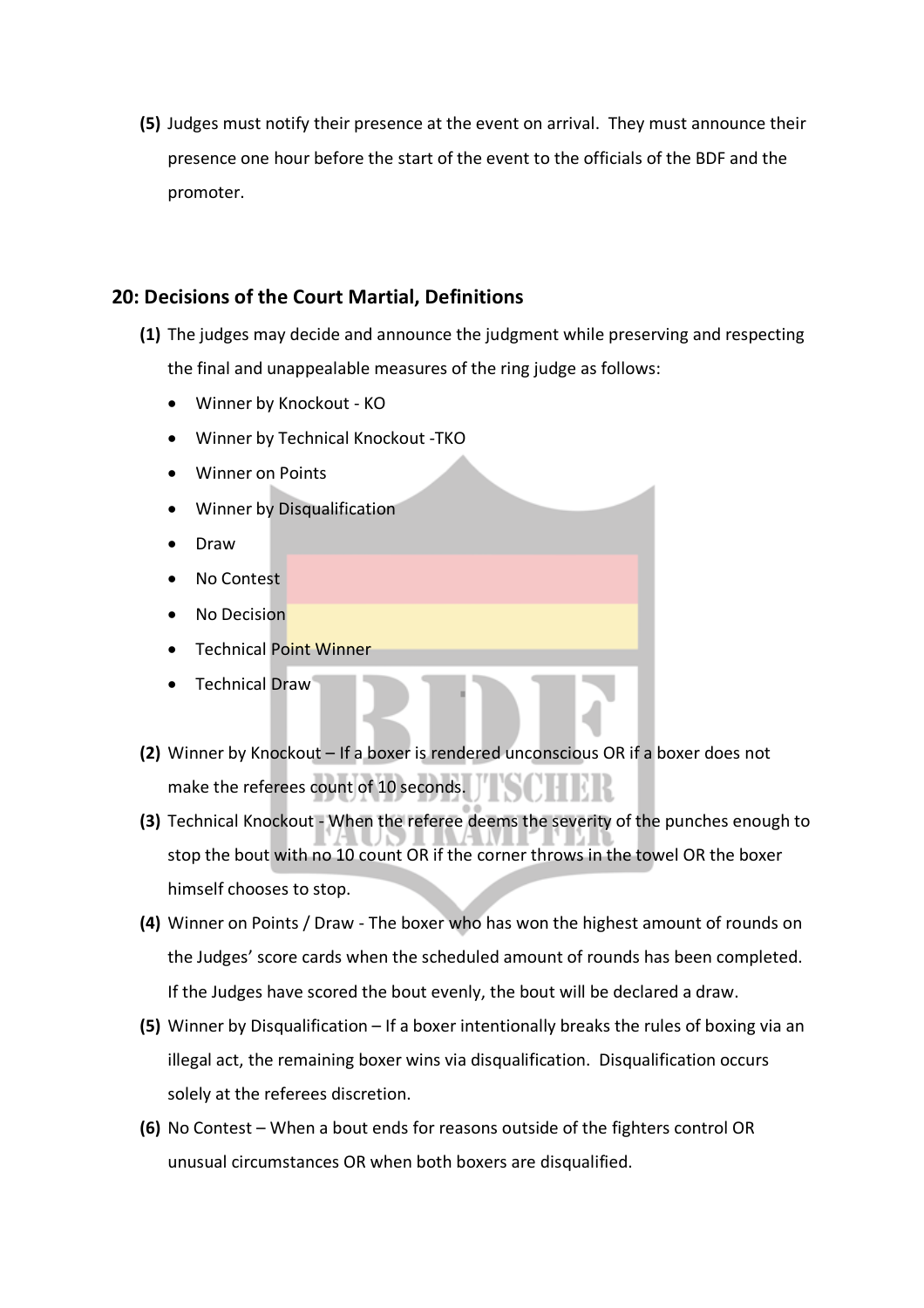- **(7)** No Decision If the bout is stopped due to an accident or force majeure during round 1, 2, 3 or 4, (for women round 1, 2 or 3) the bout will be declared as No Decision.
- **(8)** Technical Point Winner / Draw If a boxer is injured due to an accident or force majeure and the bout must be stopped before the end of the scheduled distance but after 4 rounds, the decision of the bout will go to the judges' scorecards, the verdict either technical points victory or technical draw.
- **(9)** If the referee under the impression that a boxer/boxers do not want to fight, he is obliged to step in and warn the boxer/boxers and ask them to engage. After a second warning, if the boxer/boxers have still not engaged, disqualification is declared. The decision is a 'no contest' and will be punished accordingly. If BDF officials are of the opinion that the boxer/boxers have not fulfilled their contractual obligation and the fight has not been carried out honestly, the boxer/boxers will be punished accordingly.
- **(10)** The referee may disqualify boxers with or without prior warning even when caused by third parties (corner). In cases of doubt, the referee is entitled to ask the Judges to help make his decision. A repeated warning does not automatically result in disqualification. Disqualification is down to the sole discrepancy of the referee.
- **(11)** If a boxer touches the floor with his knee or glove, without having received any impact, the referee can begin counting.

### **21: Scoring**

- **(1)** Bouts that are decided by the judges should be scored by observing a combination of the following elements;
	- Attack
	- Defence
	- Stamina and Tactics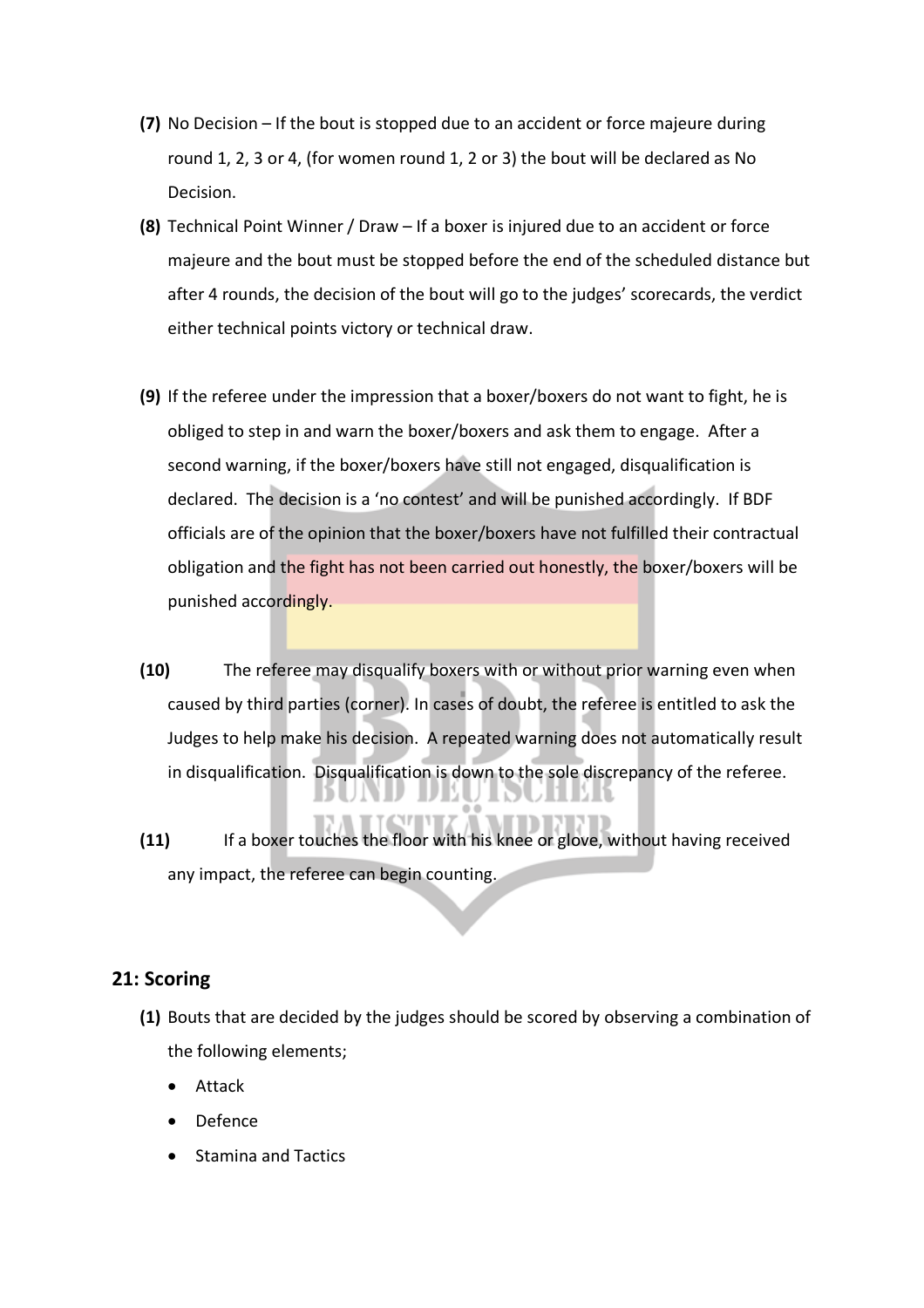- Correct boxing and Behaviour
- **(2)** The boxer who wins the round will be awarded 10 points, the losing boxer will receive 9 points. If there is no clear winner of the round, both boxers will receive 10 points. 1 point will be deducted for each and every time a boxer receives the 10 count from their final score at the end of the round.
- **(3)** The referee and the judges are obliged to score each round independently. At the end of each round, the score to add to the figures of the previous rounds and entered into the scorecard.

#### **22: Boxing Commands, Combat Rules**

- **(1)** In international bouts, the referee can only use the following six commands:
	- "Stop" to interrupt the fight
	- "Box" to continue the fight
	- "Break" in separating and loosening
	- "Out" after counting
	- "Time" at the beginning and end of a round and interruptions
- **(2)** If the referee makes a mistake, an official must warn him during the next break between rounds. If the referee repeatedly makes mistakes during the bout, the BDF may suspend them after the bout is over until further notice and appoint another referee for the remainder of the event.
- **(3)** No one may reside in the ring or on the ring structure during the bout round with the exception of the Referee and the boxers. During bouts that are broadcasted to TV/internet, two cameramen, one on opposite corners of the outer-ring structure is allowed.
- **(4)** A punch is considered correct if the front of fist area lands clean with a closed fist against the front or side half of the head or body, above the belt line. The belt line is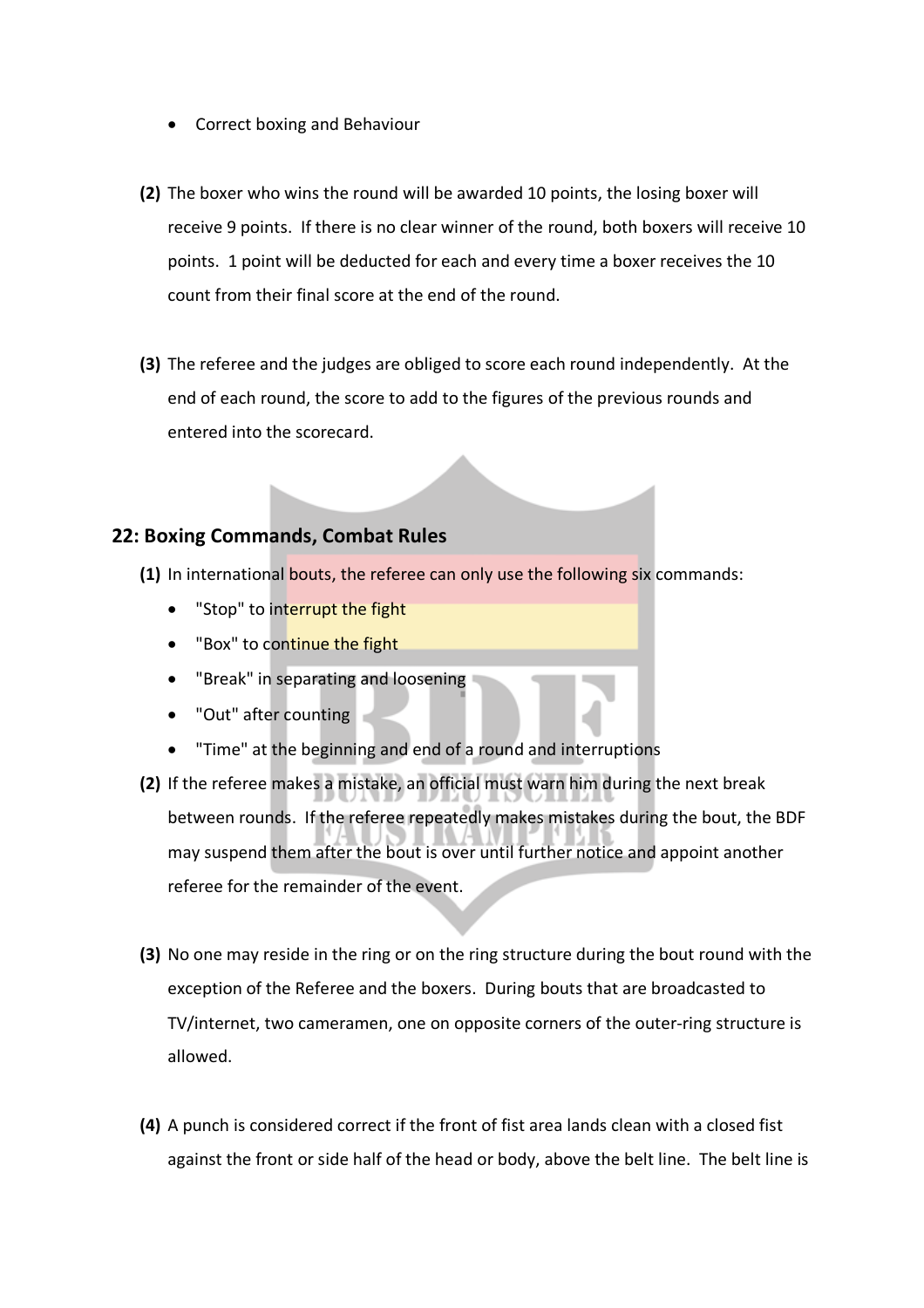above the hip bone. Hits to the arms will not be counted. Hammer fists and backhands are prohibited.

- **(5)** Combat is considered acceptable when both boxers box in half or close range without throwing prohibited shots. The boxer who holds, cannot throw a punch. However, the held boxer must continue boxing. When the referee gives the command "break", boxers must loosen their grip, withdraw and take a full step back and commence action immediately.
- **(6)** When a boxer touches the ring canvas with his glove or knee OR falls out of the ring, the referee must begin the 10 count.
- **(7)** The timekeeper must ensure that an accurate 10 count is given by watching the clock. The referee must look over to the Timekeeper and continue the timekeepers count to present the correct count to the fallen boxer. If the boxer does not make the 10 count, the boxer will lose via Knockout.
- **(8)** If the downed boxers corner throws in the towel whilst the referee is performing the 10 count, the bout will not be stopped until the 10 count is completed as the result for being counted out is a KO and the result for towel being thrown in is a TKO.
- **(9)** As soon as a boxer is on the canvas, the opponent must go to a neutral corner immediately. The referee will only start the 10 count when the opponent is in the neutral corner. Only at his command "box" may the bout resume.
- **(10)** In the case of a double knockout, when both boxers are on the canvas, which ever boxers rises before the end of the referees 10 count will be declared the winner. If both boxers are counted out, the result will be announced as a "no decision".
- **(11)** If a downed boxer completes the 10 count but is unable to continue independently, without assistance within 20 seconds, the boxer will lose via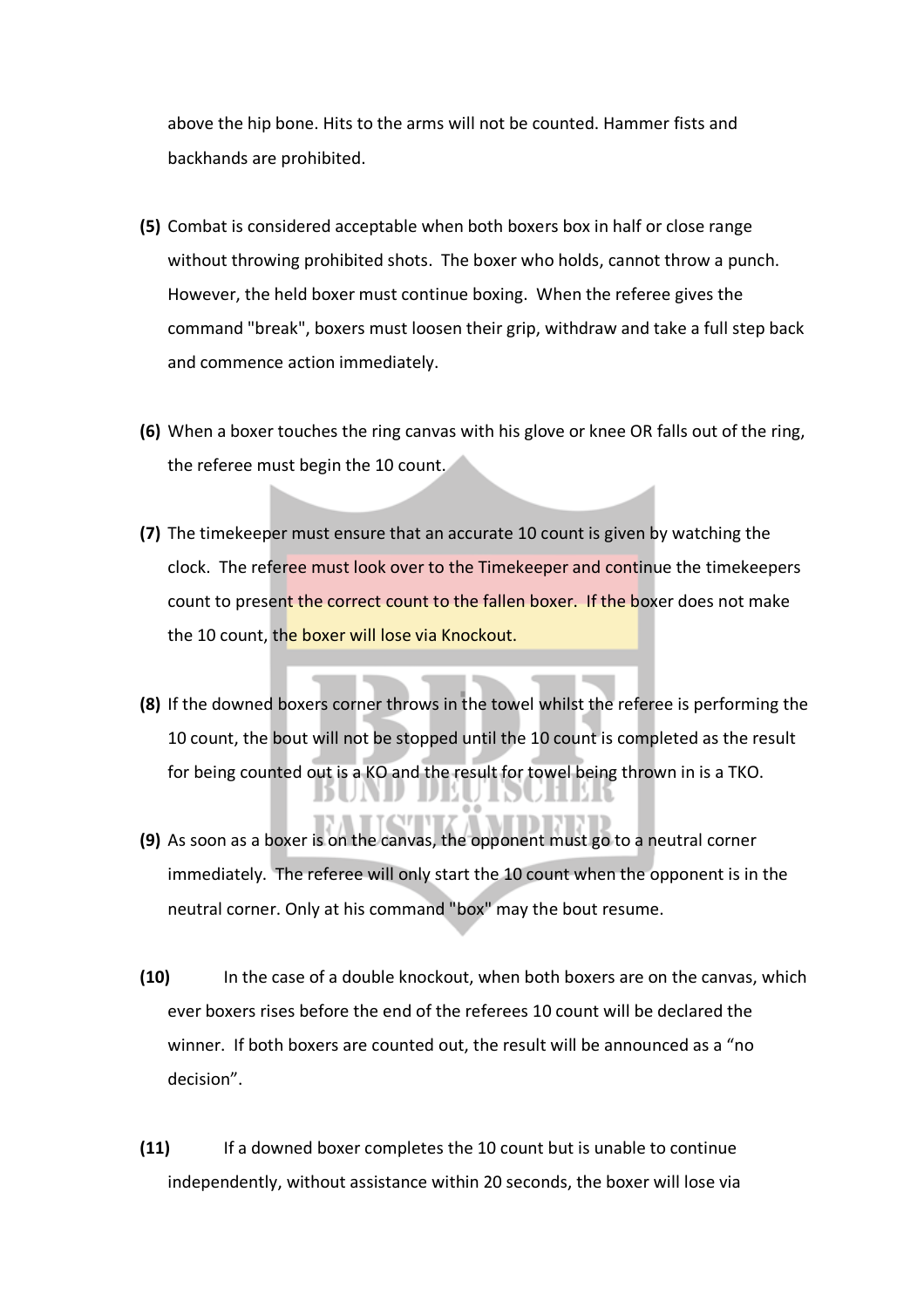Knockout. If a boxer falls out of the ropes, but is still on the platform, boxer must return to the ring within 10 seconds without assistance. If a boxer falls out of the ring and off the platform, boxer has 20 seconds to return to the ring, unassisted.

- **(12)** If both boxers are outside of the ring for 20 seconds OR both boxers are on the canvas for 10 seconds, the bout will be declared "No Decision".
- **(13)** Under no circumstances shall the bell save a boxer from the referees 10 count at any point during the bout. Only after the referee has finished the 10 count will the bell signify the end of the round.

### **23: Abortion of Fight, Forced Break**

- **(1)** The referee must end the bout;
	- If a boxer is clearly injured and has the potential to endanger health. In such cases the referee must ask the ringside doctor ASAP to assist,
	- when a boxer is defenceless or has suffered multiple blows making the boxer no longer able to defend themselves,
	- if the dominance of the opponent is clearly apparent and the bout is one-sided,
	- if a boxer goes down 3 times in a round, the boxer will lose via TKO.
- **(2)** Boxers who have lost via KO due to punches to the head are not allowed to fight for 3 months.
- **(3)** The BDF has the right to temporarily or permanently remove a boxers licence if they have suffered several back to back KO losses.

### **24: Prohibited Moves, Sanctions**

- **(1)** Prohibited:
	- Blows back and intentional punches on the back (kidneys),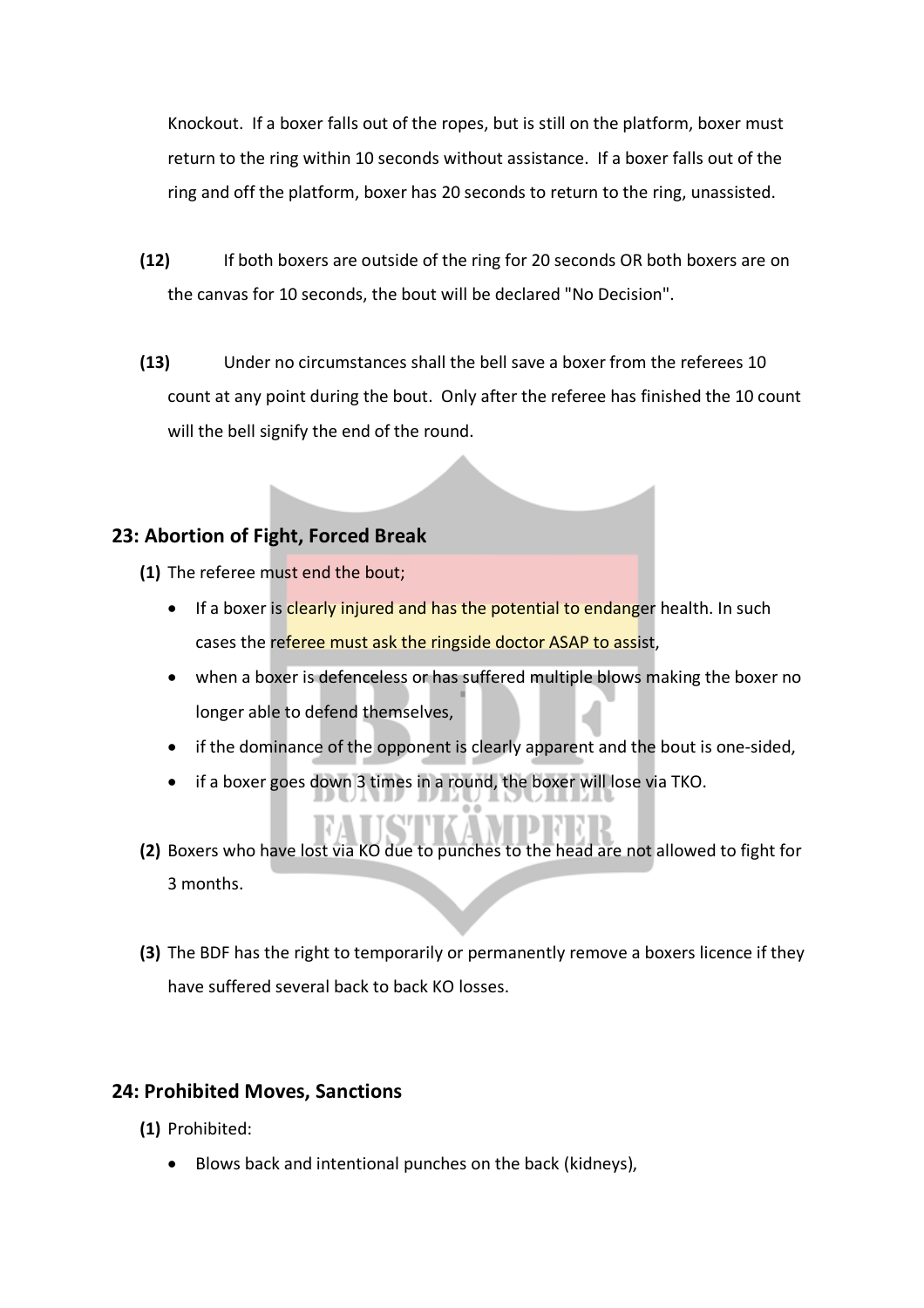- Blows below the belt low blows,
- Punches with an open glove, inner palm side of the hand, wrist, forearm or elbow,
- Sling chair with body rotation, backhand,
- Headbutt or shoulders, pressing with arm or elbow,
- Pushing opponent down over the ropes,
- Kicking and pushing with foot or knee,
- Holding below the waistline,
- Wrestling, Choking or Spinning opponent,
- Pulling the rope or holding the rope whilst throwing a punch.
- Attacking a downed opponent.
- Holding an opponent and simultaneously hammering with side of fist,
- Deliberately not breaking after the referee has commanded "break".
- Twisting.
- Insulting or aggression towards BDF officials.
- Any and all other actions that is not a part of boxing.

For the above offenses, the referee may issue a warning, a point deduction or immediate disqualification. Each warning shall be signalled by a visible hand sign to the judges.

- **(2)** The referee will deduct a point where he feels necessary for each offence committed by the boxer. The judges will note this within the scorecards designated column for point deductions and then deduct accordingly at the end of the round.
- **(3)** Depending on the severity of the illegal move performed, the referee will either disqualify immediately or give the injured boxer a period of 1 minute to recover. If the injured boxer has not recovered after this 1 minute recovery period, the offender will be disqualified.
- **(4)** The referee is able to stop the fight at any point to ask the judges for their opinion on any issue.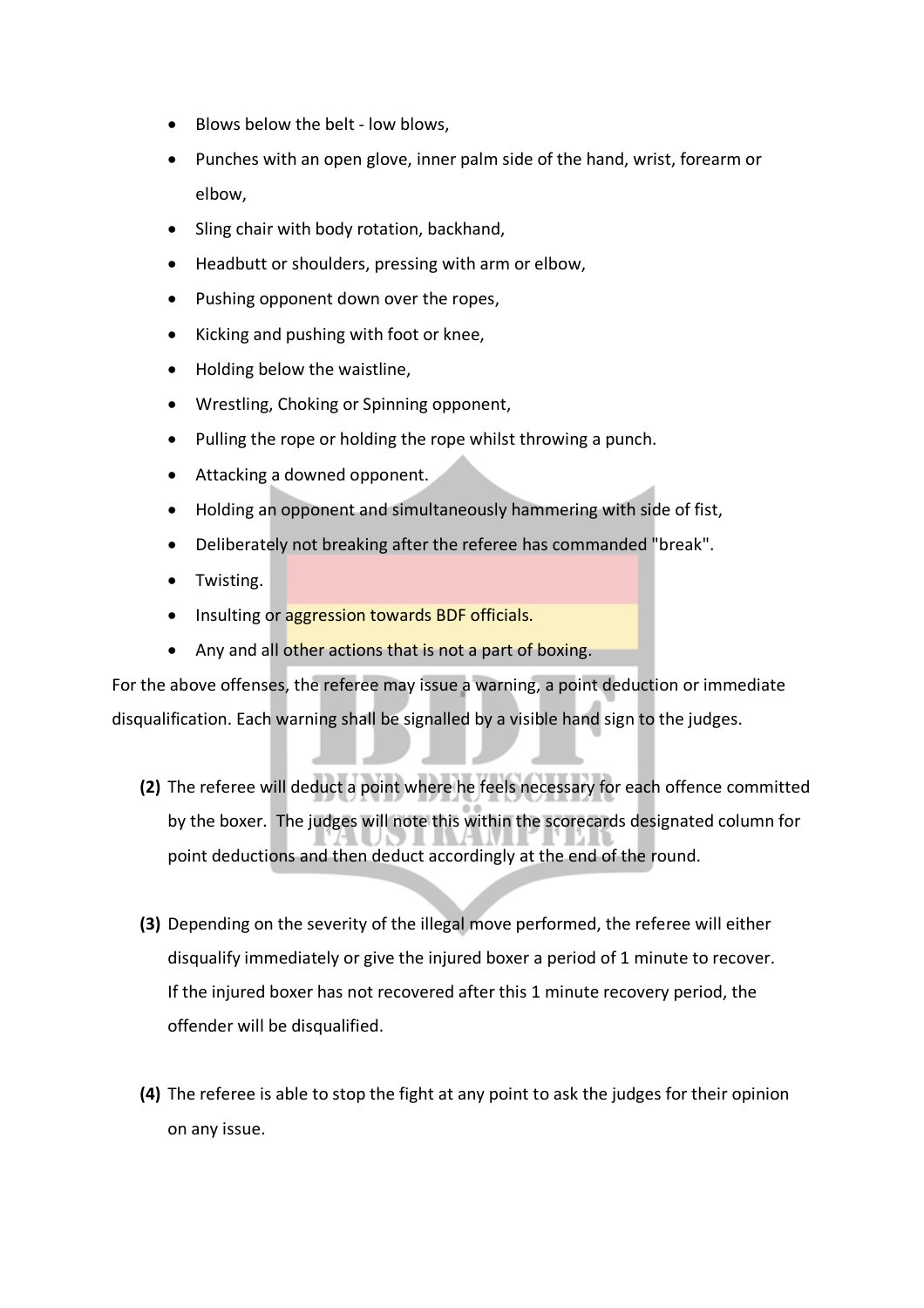- **(5)** When a low blow occurs, the referee can grant the injured boxer a break of up to 5 minutes. Meanwhile, the opponent has to remain in a neutral area.
- **(6)** If the injured boxer continues the fight at the end of the 5 minute recovery time given, the offending opponent will receive a point deduction. However, If the injured boxer does not continue after the 5 minute recovery time given, the injured boxer will lose the fight by TKO.
- **(7)** For low blows that do not result to an immediate end of the fight, the referee may give a point deduction when it is of the opinion that the impact was so severe that it will affect the effectiveness of the injured boxer during the bout.
- **(8)** If the referee did not see the low blow, the referee can ask the judges for their opinion for guidance on what should happen next.
- **(9)** In the case of deliberate low blows, a deduction of one or two points should be issued OR disqualification depending on severity of blow and the fowl.
- **(10)** If the following cases occur, the BDF has the obligation to withhold the boxers purse until further review;
	- If the fight does not take place,
	- if a boxer is disqualified,
	- if the boxer quits without sufficient reason.
- **(11)** The above-mentioned cases are subject to a review and decision by the board of the BDF. Dependant on the seriousness of the misconduct, 50% of the boxers purse will be seized. This 50% will be split equally between the BDF and the Promoter of the event.
- **(12)** All complaints of violations of the rules of boxing or against unauthorized actions and irregularities that have occurred during a bout must be submitted in writing to the BDF within 24 hours after the end of the bout.